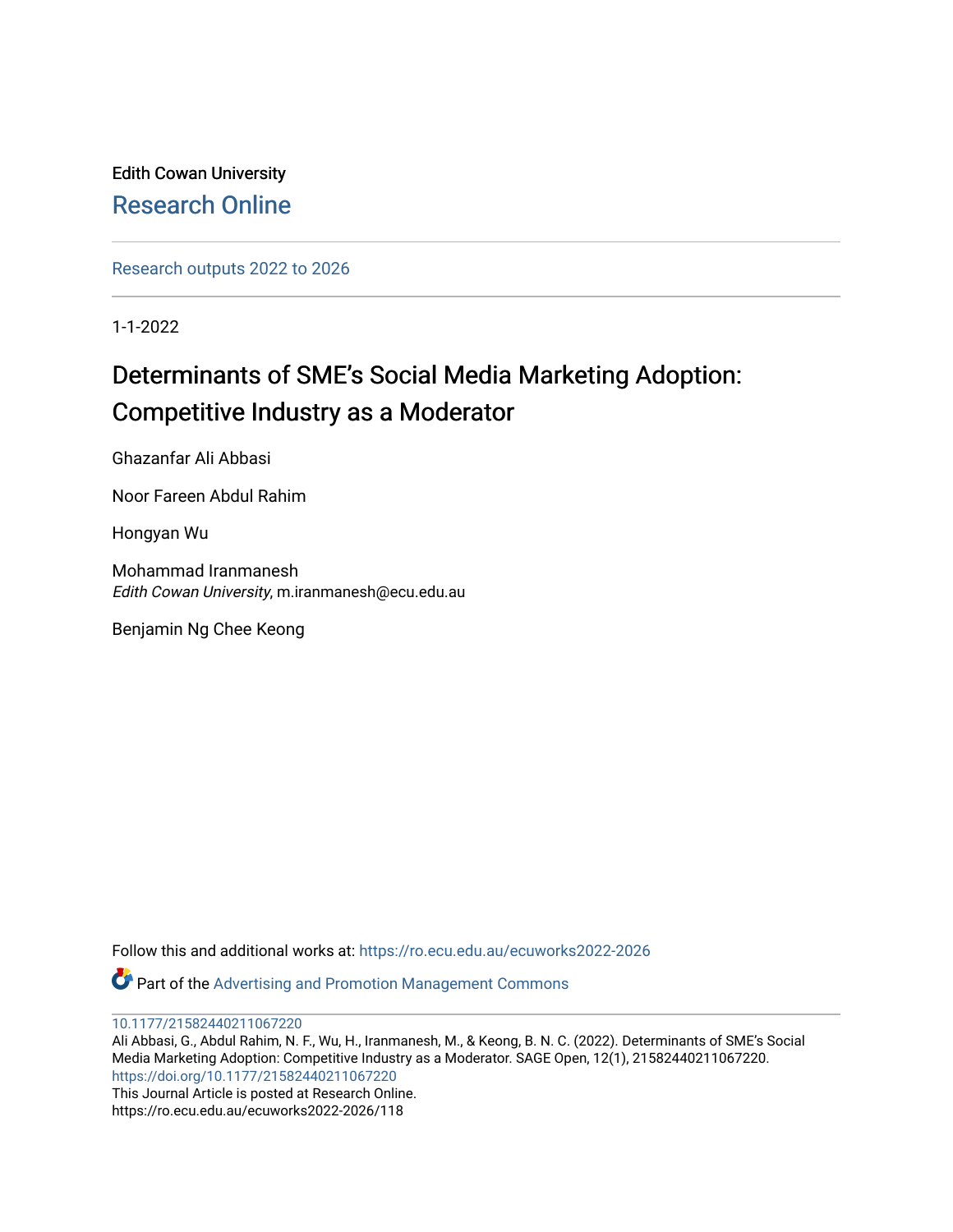# **Determinants of SME's Social Media Marketing Adoption: Competitive Industry as a Moderator**

DOI: 10.1177/21582440211067220 SAGE Open January-March 2022: 1–19 © The Author(s) 2022 [journals.sagepub.com/home/sgo](https://journals.sagepub.com/home/sgo)



**Ghazanfar Ali Abbasi1 , Noor Fareen Abdul Rahim2,**  Hongyan Wu<sup>3</sup>, Mohammad Iranmanesh<sup>4</sup>, **and Benjamin Ng Chee Keong2**

## **Abstract**

In light of the growing role of social media marketing in the success of businesses and its low adoption rate among small and medium enterprises (SMEs), this study aims to identify determinants of SMEs' social media marketing adoption by considering the competitive industry as a moderator. Data were collected from 214 SMEs in Malaysia. Unlike extant literature, this study proposed a dual-stage analysis involving partial least squares (PLS) technique and artificial intelligence named deep artificial neural network (ANN). The application of deep ANN architecture is used to predict 91% of accuracy for the proposed model. The results showed that perceived relative advantage, perceived cost, top management support, perceived competitor pressure, and perceived vendor pressure have a significant impact on social media marketing adoption. Furthermore, the competitive industry moderates the effects of competitive pressure and customer pressure on social media marketing adoption. The results of the study extend the literature on social media marketing by illustrating the influence of technological, organizational, and environmental (TOE) factors on social media marketing adoption among SMEs concerning the extent of industry competition. The results of the study enable policymakers and managers of SMEs to understand the factors that influence social media marketing adoption in both competitive and non-competitive industries and invest effectively in digital marketing.

## **Keywords**

social media marketing, digital marketing, mobile marketing, technology adoption, technology-organizational-environmental, TOE factors, determinants, SMEs

# **Highlights**

- The application of deep learning provides higher predictive accuracy as compared to PLS results, that is, ANN R2 (91%), PLS R2 (50.2%) for intention to adopt social media among SMEs.
- Competitive Industry was proposed as a moderator that can enhance the process of social media marketing adoption by small and medium-sized enterprises in Malaysia.
- Perceived relative advantage, perceived cost, top management support, perceived competitor pressure and perceived vendor pressure have positive effects on intention to adopt social media marketing by SME's.
- Competitive industry positively moderates the impact of both perceived competitive pressure and perceived customer pressure on social media marketing adoption.

• Technical and Environmental drivers are not found to be moderated by the competitive industry.

## **Introduction**

In the contemporary world, developments in information and communication technologies (ICTs), particularly social

1 Labuan Faculty of International Finance, Universiti Malaysia Sabah, Labuan, Malaysia

 $^2$ Graduate School of Business, Universiti Sains Malaysia, Penang, Malaysia <sup>3</sup>Guilin Medical University, China

4 Edith Cowan University, Joondalup, Australia

#### **Corresponding Author:**

Hongyan Wu, College of Humanities and Management, Guilin Medical University, No. 1 Zhiyuan Road, Lingui District, Guilin 541100, China. Email: [zhongwen0703@163.com](mailto:zhongwen0703@163.com)



Creative Commons CC BY: This article is distributed under the terms of the Creative Commons Attribution 4.0 License (https://creativecommons.org/licenses/by/4.0/) which permits any use, reproduction and distribution of the work without further permission provided the original work is attributed as specified on the SAGE and Open Access pages (https://us.sagepub.com/en-us/nam/open-access-at-sage).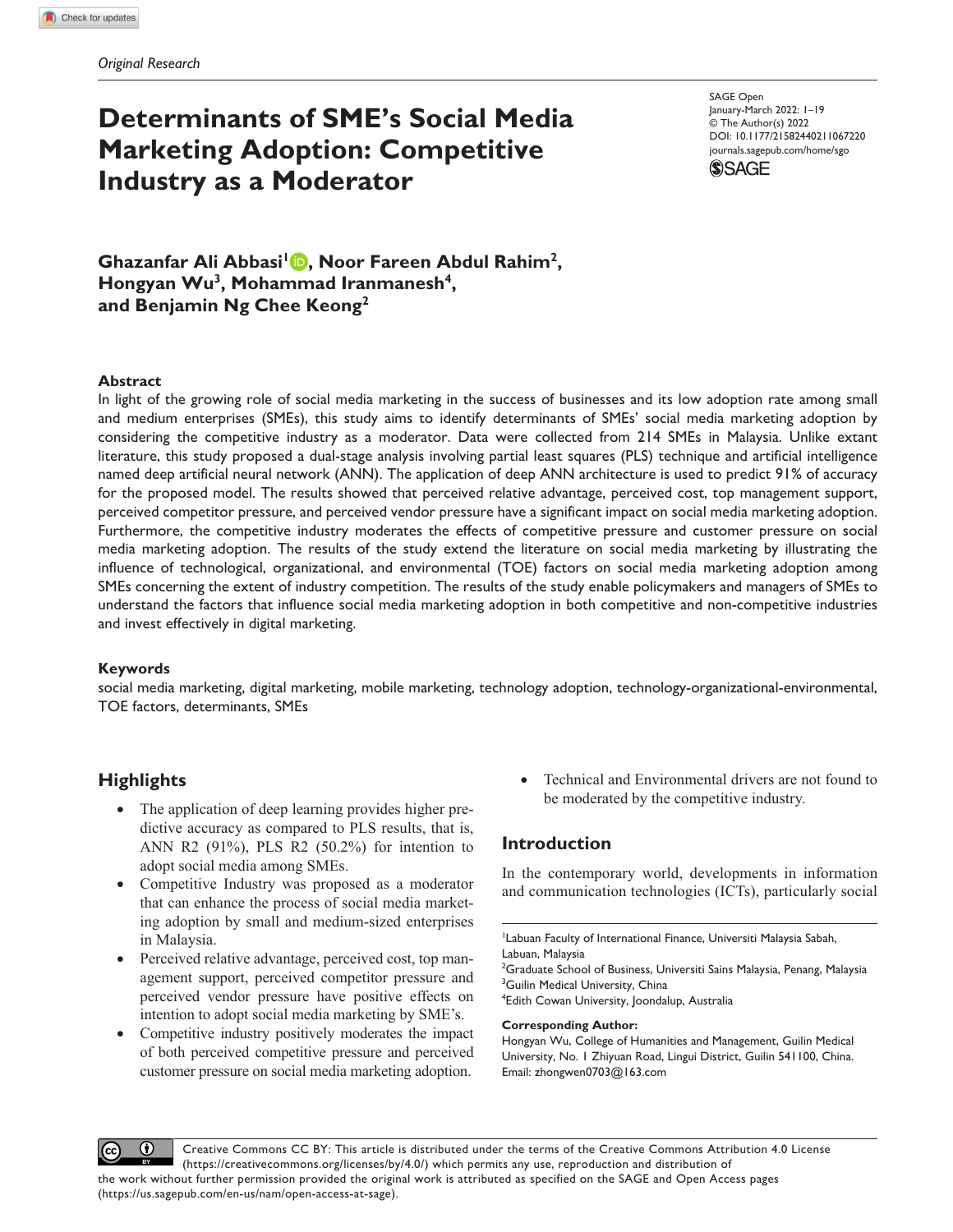media, have revolutionized the way marketing activities take place (Eid et al., 2019; Khayer et al., 2020). Social media has surfaced itself as a cost-effective and efficient information exchange platform for all. Over the years, social media has diversified its role and has proven to be a distinct and pivotal marketing tool in shaping the success of any product/services/business (Eid et al., 2019; Wamba et al., 2019). In fact, it is visible that social media marketing serves as a great foundation in the pursuit of locating customers, creating an environment to engage them, and at the same time, producing promoters for various brands. Clearly, social media marketing is on the rise, and its importance is evident as the investment in social advertising across the globe is predicted to rise to US 153, 563 million by 2021 (Statista, 2021). Marketers in the U.S are applauding the move of integrating social media in their marketing activities because almost 90% of marketers state that the shift toward social media has increased their businesses' exposure and traffic (Skills Lab, 2019). In the United States alone, more than 14.8 billion U.S dollars was spent on social media marketing in 2016, thereby making the United States, beyond a doubt, the largest social media advertising market in the world (Statista, 2021).

By the dawn of the 21st century, the use of social media has become the most common business strategy, particularly in medium and small-sized enterprises (SMEs) (Chatterjee & Kar, 2020; Duff & Segijn, 2019; Eid et al., 2019). The function of SMEs in Malaysia is critical for the country's growth of the economy. Most importantly, these firms contribute significantly to economic development, job creation, and labor productivity (Siamagka et al., 2015). Indeed, it is undeniable that SMEs make a significant contribution to a country's economic health as they enhance both inventions and creativity (Stieglitz et al., 2018). Due to the abundance of employability available at SMEs at a low cost, it is fair to deem that SMEs in Malaysia have evolved as a vigorous and vibrant segment of economic activity (Ahmad et al., 2019; Ng et al., 2020). SME features are extremely diverse, with a large degree of adaptability and strong entrepreneurship. In Malaysia, SMEs are available in a multitude of capacities and technological capabilities, with a range of products, and service qualities. Consequently, it contributes to the rise of industry in underdeveloped and remote regions, thereby alleviating socioeconomic inequalities. This adds to a just and equal allocation of resources and government revenue. Thus, adopting new technologies and marketing practices, such as social media, can be very beneficial for SMEs, which habitually have a deficiency of resources for marketing purposes (Maduku et al., 2016). Consequently, enhancing the economic health of SMEs would result in the nation's economic development. Strangely, SMEs in Malaysia have a weak level of technological proficiency and minimal finances. Social media is seen as a critical component of ICTs that has a large effect on the market. In this light, it is crucial to research if the usage of social media may aid Malaysian

SMEs in their annual expansion. Given the potential advantages and rising prominence, notably for marketing reasons, SME Corporation Malaysia (2018) observed poor adoption of social media by Malaysian SMEs at only 19.7%. Globally, social media adoption was reported by a tiny percentage (less than 30%) of SMEs at the start of this decade (Jussila et al., 2014). Additionally, studies on the factors impacting the adoption of social media among SMEs is still in the infancy phases (Ahmad et al., 2019; Ainin et al 2015a; Chatterjee & Kar, 2020; Qalati et al., 2021; Razak & Latip, 2016; Salo, 2017) particularly from the perspective of a developing country like Malaysia. This vacuum in the extant literature must be filled, as insights from Malaysia are equally applicable to those other related growing markets.

This research used the technological-organizational-environmental (TOE) paradigm to examine the factors that influence SMEs' adoption of social media marketing. The TOE model's merit is in its adaptability in predicting the extent of ICTadoption by businesses. The existing literature contains substantial studies on the successful effects of TOE factors on the implementation of advanced technologies (Abed, 2020; Maroufkhani et al., 2020; Qalati et al., 2021; Ullah et al., 2021). However, the insights, unfortunately, cannot be readily connected or extended to social media marketing adoption in SMEs because the impact of TOE elements varies bycompany structure, the geography of research, and technology type (Qalati et al., 2021; Wang, Jin et al., 2019). Each innovation is distinctive, and a multitude of elements contribute to its widespread delivery (Abed, 2020). TOE parameters vary according to the size of the firms, and outcomes from large-firm studies cannot be extended and generalized to SMEs (Ullah et al., 2021). The enormous disparity in availability of resources, organization culture, communications capabilities, and environmental factors among SMEs and large enterprises affects the relevance of TOE elements toward adopting a specific technology. Hence, to comprehend the determinants of social media marketing among SMEs, a unique approach is required. Moreover, the variety in environmental conditions and the country-related requirements dictate the magnitude to which TOE conditions influence a company's impact on innovation adoption. Undoubtedly, this particularsetup sparks theneed to consider specific circumstances. Furthermore, prior research has already established that firms tend to respond positively to situations where there is a fear of losing their competitive advantage (Zhu et al., 2003). Consequently, the competitive industry enables the firms to adapt to various technologies so that firms can maintain their competitive edge in the market. Thus, firms like SMEs in the competitive industry need to invest more on social media marketing to compete with competitors and gain a competitive advantage. Additionally, the availability of financial resources may trigger SMEs to adopt social media marketing primarily in the competitive industry. To compare, businesses and organizations in the non-competitive markets will not use such resources for social media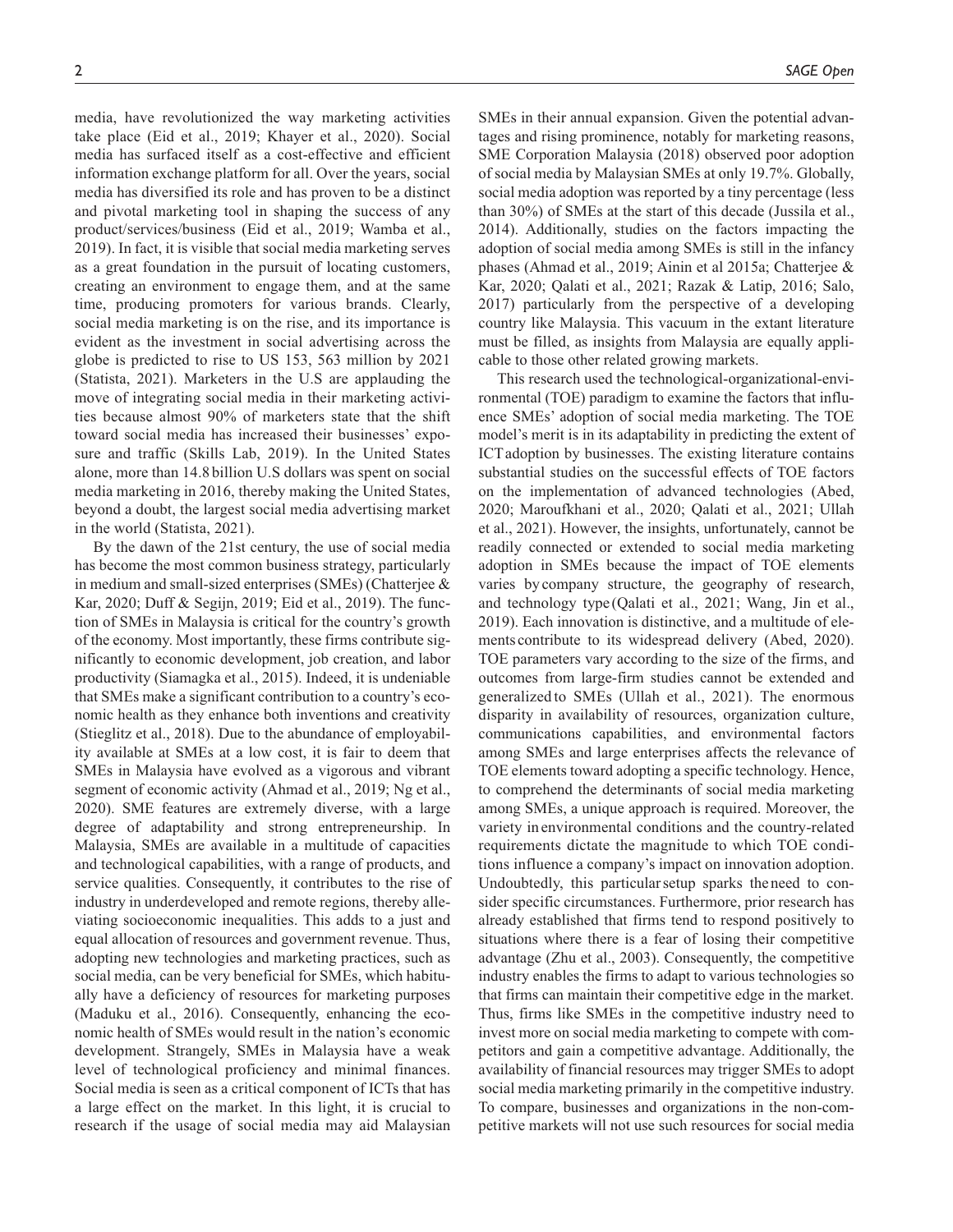marketing purposes, even when the resources are abundantly available. Thus, by considering the extent of competition's role in the decision-making process of firms, this study aims to test the moderating effect of competitive pressure on the impacts of technological, environmental, and organizational factors on social media marketing adoption. The results of this study extend the literature by identifying the factors that motivate SMEs to adopt social media marketing according to the extent of competition in the firm's industry.

This research contributes in several ways. Firstly, this research investigates the multi-perspective framework by including several factors germane to SMEs' adoption of social media. Secondly, this study contributes to the existing body of knowledge as it investigates the moderating role of competitive industry to determine its effect on the adoption of social media in Malaysia. This was primarily done with an aim to bring a more holistic understanding of the determinants and drivers of social media adoption in Malaysia. Thirdly, some previous studies on social media adoption that applied structural equation modeling (SEM) (Ahmad et al., 2019; Ainin et al., 2015b; Chatterjee & Kar, 2020; He, Wang et al., 2017; Qalati et al., 2021; Siamagka et al., 2015) could only investigate the compensatory and the linear associations among the constructs, which is considered inadequate. It is lacking in terms of the ability to estimate the intricacies affecting multifaceted decisionmaking procedure of SMEs. Thus, to eradicate such limits, researchers have employed machine learning techniques such as artificial neural networks (ANN) as the second stage of investigation entailing a single hidden layer (Abbasi, Tiew et al., 2021; Al-Emran et al., 2021). Huang and Stokes (2016) posited that the second stage ANN analysis with a single hidden layer is a shallow type of ANN. Thereby, it was recommended to use deep ANN architecture with two hidden layers (Abbasi, Tiew et al., 2021; Weng et al., 2017). Because of its deep learning capabilities, the use of a deep ANN architecture with two or more hidden layers will increase the efficacy of non-linear connections in the proposedmodel (Ashaari et al., 2021). As a result, this paper advances a research gap by examining both non-linear and linear compensatory correlations using a deep learning dual-stage technique. Using a deep learning dual-stage technique to investigate the factors of social media adoption by Malaysian SMEs in order to improve performance is undeniably an advanced technique (Ashaari et al., 2021). It adds to the existing literature on social media adoption in a new way, particularly in terms of developing the country's perspective.

## **Literature Review**

#### *Social Media Marketing Adoption*

Social media marketing has been defined as "a dialogue often triggered by customers/audiences, or a business/

product/service that circulates amongst the stated parties to set in motion revealing communications on some promotional information, or that allows learning from one another's user experiences, eventually benefitting all of the involved parties" (Abed et al., 2015, p. 291). The Internet has facilitated organizations all around the globe, which has enabled communication media to conduct businesses anytime from anywhere (Abbasi et al., 2019). Conversely, in a worldwide setting, research has demonstrated the benefits of social media marketing in various domains such as advertising on social media (Abed et al., 2015), digital marketing (Taiminen & Karjaluoto, 2015), as well as supply chain management (Shareef et al., 2018). Besides, in different countries, it has been successfully proven that the adoption of social media has effectively generated sales and positively affected business performances, apart from increasing business exposure to customers; subsequently (Ahmad et al., 2018). Therefore, social media marketing through Facebook or Instagram is considered a game-changer for SMEs to connect with their customers. Small businesses might use social media marketing if they believed it would be less costly, easier to use, and compatible. On top of that, the extensive integration of social media into economic operations has resulted in the advent of innovative business models such as social commerce. As of today, out of the total population of Malaysia, that is, 32.86million, 26.3million people have access to the Internet (Statista, 2019a), where 78% of these users are active social media users (Statista, 2019b). As such, it is indisputable that social media marketing can contribute highly to the success of firms in Malaysia.

# *Technology-Organization-Environment (T-O-E) Framework*

Due to the SMEs' varied nature and its amalgamation with active social media practices, it is strongly suggested that a solid theoretical foundation is needed in this research to reveal the effects of its social media activities in the purview of their marketing activities (Atanassova & Clark, 2015). Therefore, the Technology-Organization-Environment (T-O-E) framework is chosen as the theoretical basis for the development of the current research model (Figure 1).

Essentially, the T-O-E framework is proposed by Tornatzky et al. (1990). It is regarded as an organizational level theory. According to Baker (2012), this framework focuses chiefly on the adoption and implementation of numerous IT-linked products or services from the lens of multiple perspectives; technological, organizational, and environmental perspectives. T-O-E is used in this study considering that it encompasses a broad range of applications and elucidates the adoption process from various viewpoints, including technological, organizational, and environmental.As a result of the T-O-E framework's comprehensive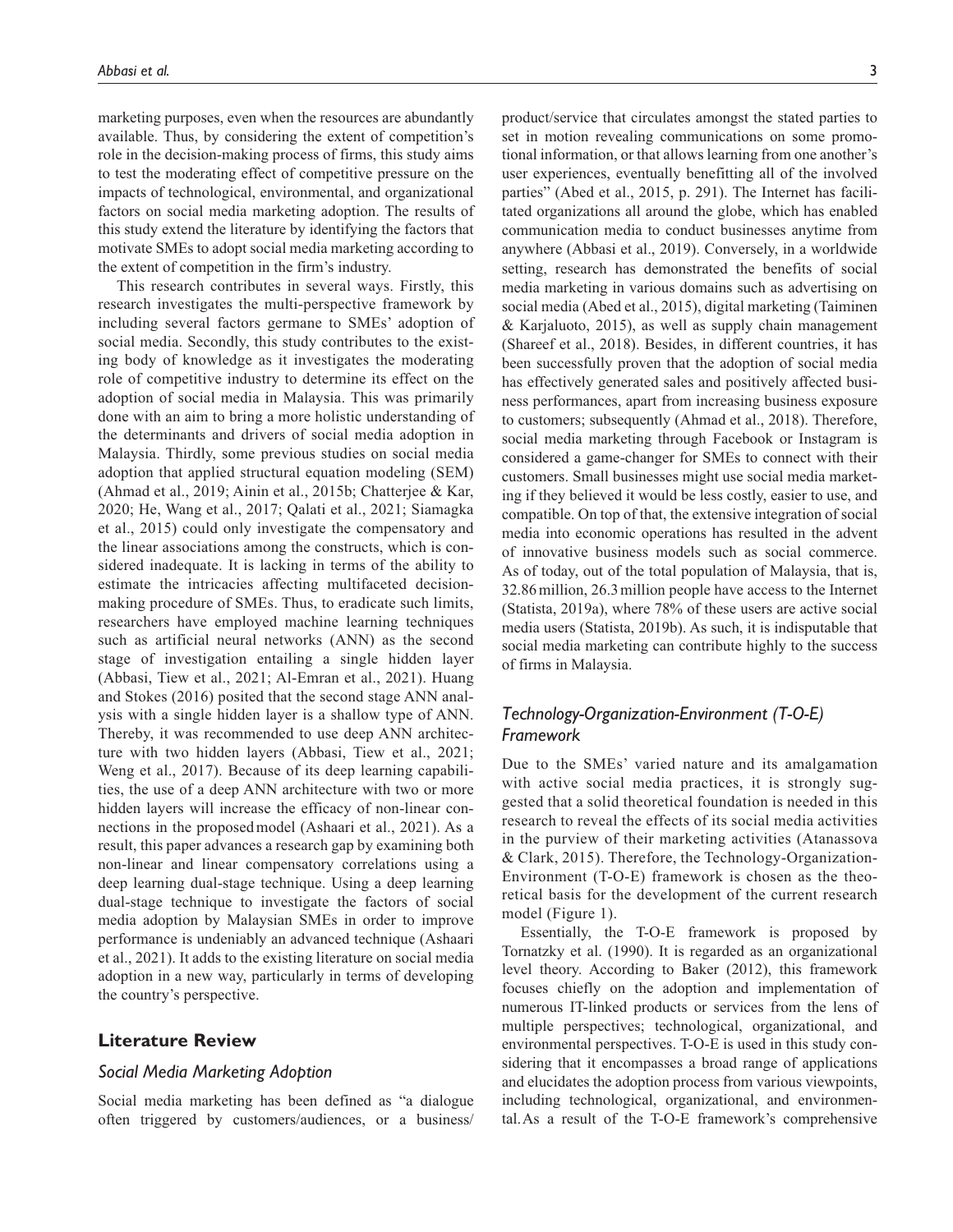

**Figure 1.** Conceptual framework.

approach, it is seen as an acceptable theory for SMEs to use social media marketing. Due to this diversity in the T-O-E framework, it has been regarded as the utmost prevalent academic framework on IT implementation (Ahmad et al., 2018; Chang et al., 2020; Hossain & Quaddus, 2011; Maroufkhani et al., 2020; Oliveira & Martins, 2010; Zhu et al., 2004). Previous studies have demonstrated that T-O-E has been successfully applied in IT adoption-based studies such as cloud computing (Chang et al., 2020; Gangwar et al., 2015; Gutierrez et al., 2015), e-tourism (Lama et al., 2019), social media marketing (Ahmad et al., 2018; Ainin et al., 2015a, b; Matikiti et al., 2018), e-commerce (Ghobakhloo et al., 2011; Rahayu & Day, 2015), green practices in logistics (Lin & Ho, 2011), big data adoption (Maroufkhani et al., 2020), and mobile marketing (Maduku et al., 2016).

Technological context mainly denotes both internal and external that are appropriate to the organizations. These technologies can either be in practice within the organization or obtainable in the marketplace (Chang et al., 2020; Oliveira et al., 2014). In this study, the technological context was described as the technical knowledge required to implement social media marketing. Secondly, the organizational context plays a significant role in creating an influence on adoption by SMEs. It specifically pertains to the existing resources which are required to aid the implementation procedure. According to Ramdani et al. (2009), organizational factors have remained successful in attracting the interest of most researchers globally. Organizational context has been bifurcated in two aspects: business characteristics (size of the business, managerial structure) and the existing resources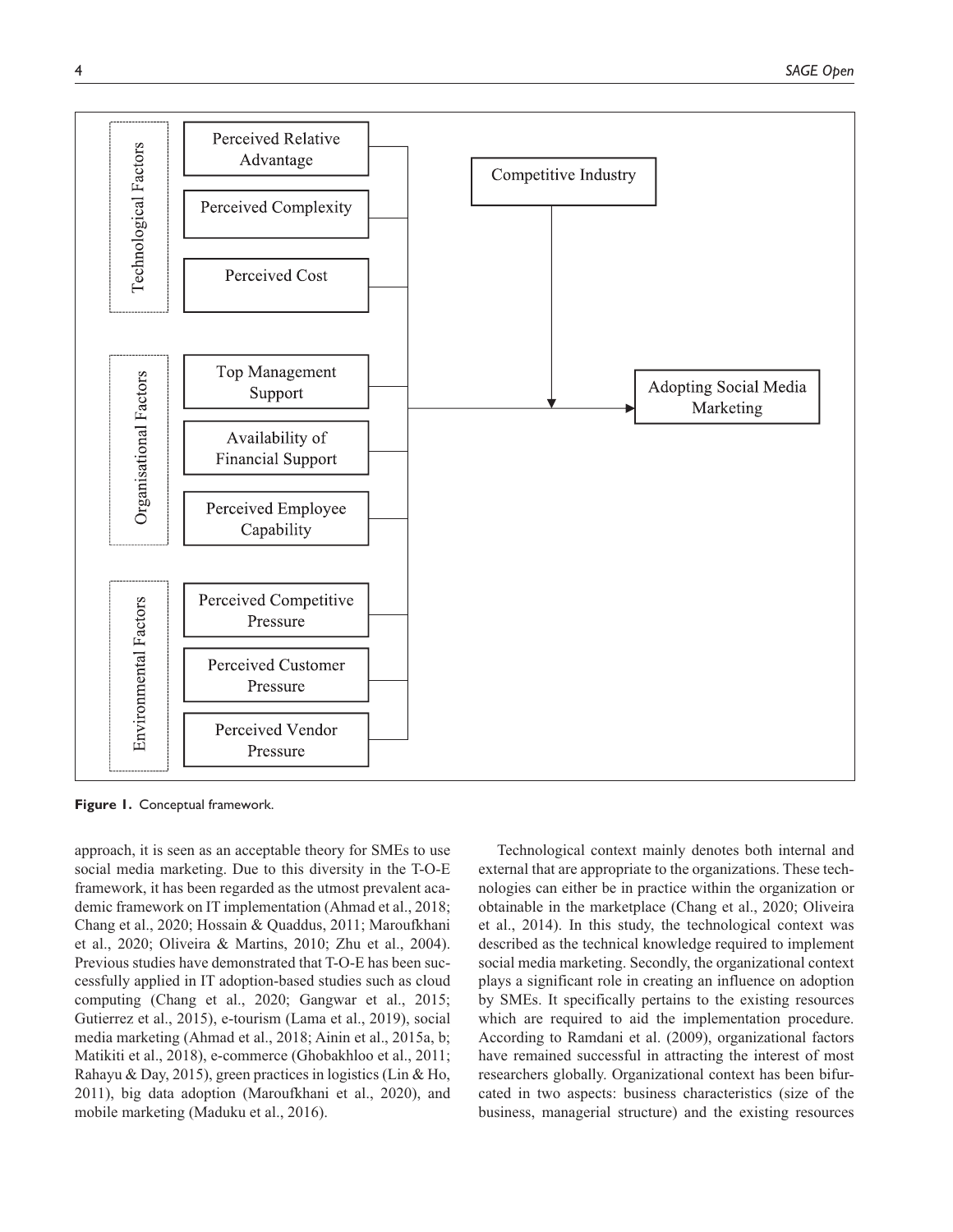(employee capability, financial resources) (Maduku et al., 2016). Finally, environmental factors are the third and last factor relating to the T-O-E framework, which has also been recognized to significantly influence the adoption process, especially in SMEs (Abou-Shouk et al., 2016). Due to the thorough investigation and meta-analysis of extant literature, this study has adopted the following factors of each variable related to the T-O-E framework. This is due to the fact that these factors have been consistently proven to be more important in influencing technology adoption behavior, that is, technological (perceived relative advantage, perceived complexity, perceived cost), organizational (top management support, financial support, employee capability) and environmental (competitive pressure, customer pressure vendor support) (Ali et al., 2019; Iranmanesh et al., 2019; Maduku et al., 2016).

## **Hypotheses Development**

## *Perceived Relative Advantage*

According to Rogers (2003), relative advantage can be illustrated as a characteristic that enhances the value of a product or services from both customer and business point of view. The relative advantage of adopting social media marking in SMEs can be referred to as the perceived benefits of adoption. Research has shown that adoption-led decisions by the firms are primarily motivated by the perceived benefits that technology brings to the firms (Ahmad et al., 2019). Managers as decision-makers in SMEs will be more likely to advocate for such change if they perceive that adaptation will bring strategic and functioning gains within a business (Ramayah et al., 2016). At the same time, it is also narrated that the negative perception of specific innovation/technology will drastically reduce the adoption process (Li et al., 2008). Several studies have investigated the impact of relative advantage and have demonstrated the positive effects of it on adoption (Ramayah et al., 2016; Zailani et al., 2015a, 2019). Therefore, based on the following discussion, it is proposed that:

**H1.** Perceived relative advantage has a positive influence on SMEs social media marketing adoption.

## *Perceived Complexity*

The complexity of technology adoption is considered an important indicator in the process of technology adoption (Zailani et al., 2015b). Adopting any technology is hardly implemented if it is perceived as cumbersome to use (Alshamaila et al., 2013). Moreover, it is highlighted that these technologies must be straightforward and user-friendly to augment the process of adoption (Berman et al., 2012; Zailani et al., 2015a). Suffice to say that the easier technology to interpret, the more chances it contains to be adopted and

implemented (Oliveira et al., 2014). For example, if social media marketing use requires a considerable understanding and knowledge, it is highly unlikely that SMEs will implement social media marketing in their marketing activities. Therefore, perceived complexity can create many hindrances in the process of adopting new technologies (Alshamaila et al., 2013; Low et al., 2016; Maroufkhani et al., 2020). Several scholars have stated a significant relationship between perceived complexity and the intention to adopt an innovation (Gutierrez et al., 2015; Maduku et al., 2016; Oliveira et al., 2014; Ramdani et al., 2013). Unlike other factors, perceived complexity has demonstrated a negative relationship with the intention to adopt. Thus, the above discussion has led to the formulation of following hypothesis:

**H2.** Perceived complexity has a negative influence on SMEs' social media marketing adoption.

### *Perceived Cost*

Earlier research has established that the perception of cost displays an imperative role in accepting and utilizing technology (Alam & Noor, 2009). The element of cost is considered as a pivotal technological factor that can significantly influence SMEs' intention to adopt social media marketing practices (Chatterjee & Kar, 2020; Ramayah et al., 2016). However, there have been cases where cost did not significantly impact IT adoption, particularly in the case of Malaysia (Sin Tan et al., 2009). In general, the new technology adoption in any firm would draw a substantial start-up cost (Ghobakhloo et al., 2012). But unlike any IT-related adoption, several SMEs prefer social media adoption due to its cost usefulness, little or no barrier to involvement, and ease of use (Derham et al., 2011). In fact, many businesses will prefer using social media if the cost is low because it enables direct interaction between customers and businesses (Ainin et al., 2015a). By and large, social networking is a cost-effective innovation. It allows SMEs to engage with customers at a reasonable cost. Simply put, it is quite conceivable that SMEswill adopt social media marketingif the associated costs are fair. Thus, the preceding discussion led to the following hypothesis:

**H3.** Perceived cost has a negative influence on SMEs' social media marketing adoption.

#### *Top Management Support*

Top management is looked upon as an essential organizational factor in any organization. Any help that is attained by the top-tier management in any organization is denoted as top management support. According to Gutierrez et al. (2015) and Zailani et al. (2014), the top management support aims to simultaneously establish a viable atmosphere and provide a variety of resources to encourage and facilitate the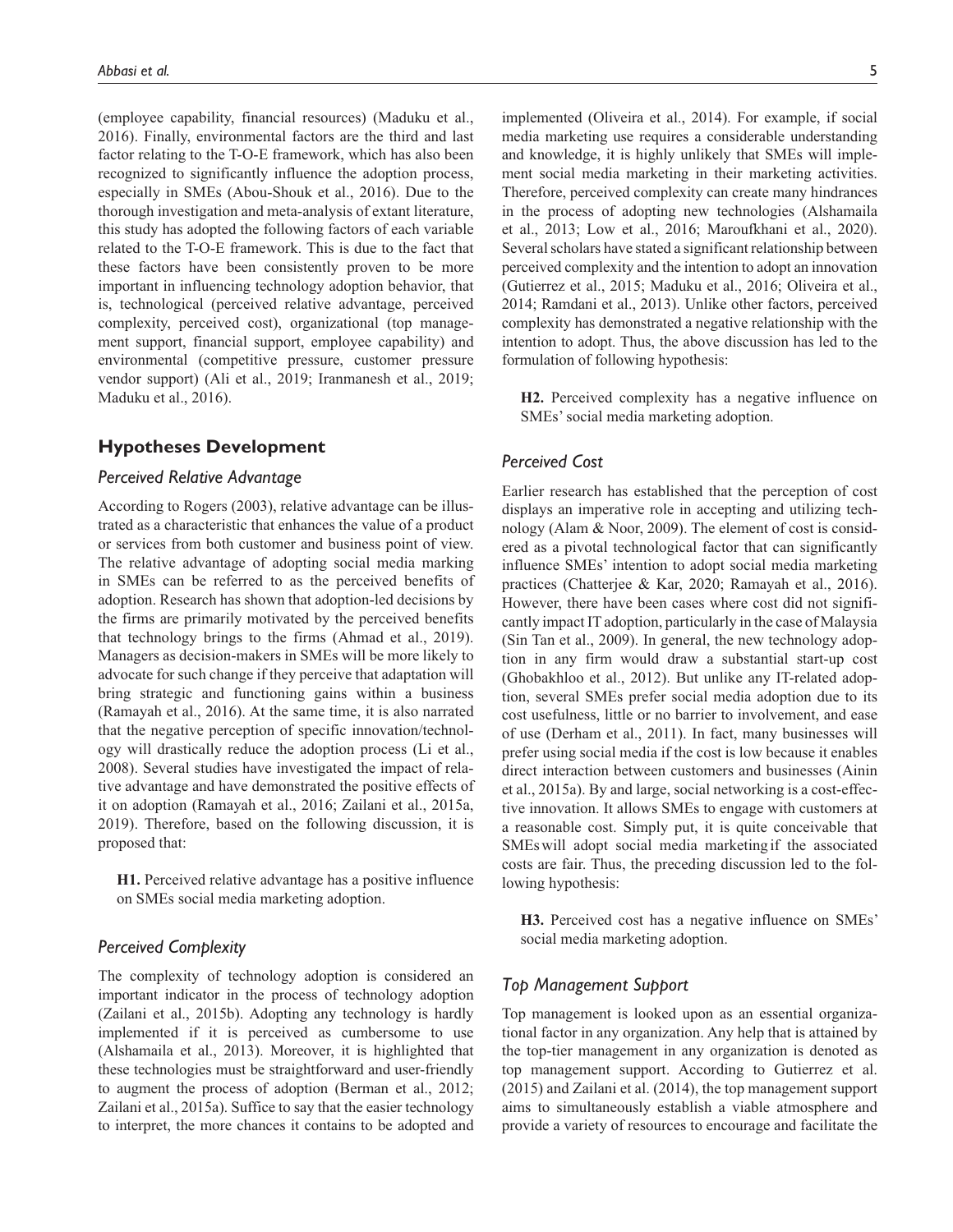process of adoption. Similarly, researchers have also proven that disseminating the overall aim of technology adoption within an organization is the sole responsibility of the top management (Maduku et al., 2016; Maroufkhani et al., 2020). Accordingly, if an SME wants to adopt social media marketing in their marketing strategy and create a constructive atmosphere, the top management, through their decision, can transfer the positivity about such adoption to its employee (Zailani et al., 2014). Several studies have researched and developed the positive role of top management support and regarded it as a pivotal pillar in establishing or implementing the new internet-related technologies (Alatawi et al., 2013; Maduku et al., 2016; Matikiti et al., 2018; Ramayah et al., 2016). Thus, the preceding discussion has proposed the following hypothesis:

**H4.** Top management support has a positive influence on SMEs' social media marketing adoption.

## *Availability of Financial Support*

Availability of financial resources denotes the existence of monetary support, which can decide the fate of a specific technology an organization wishes to adopt (Kim & Garrison, 2010). Among all other various organizational factors in the adoption of innovation, the availability of financial resources is perceived as the backbone of the entire adoption process (Maduku et al., 2016; To & Ngai, 2006). It was also termed "organizational slack" which illustrates the readiness of various resources owned by the firm, that is, financial, technical, and human resources. Fundamentally, financial resources are accounted as a strong determinant of the adoption process (Karjaluoto & Huhtamäki, 2010). Similarly, a study by Ismail (2013) stated that the accumulation of sufficient capital is considered a thoughtful step as it diminishes any monetary hazard in the pursuit of implementing any technological adoption. Therefore, the above discussion led to the following hypothesis:

**H5.** The availability of financial resources has a positive influence on SMEs' social media marketing adoption.

## *Employee Capability*

The presence of a specialized human resource to handle the intricacies of the technology-related adoption process is considered a fundamental step. Employees' learning skills and their competency enhance and aid the process of technology adoption in any firm. According to Maduku et al. (2016), it is observed that businesses driven by IT predominantly in the SME sector would face an additional cost of procuring an IT advisor at an exorbitant cost due to the dearth of employee's innovation and learning capabilities. Earlier research has highlighted that scarcity of an IT expert will seriously affect IT-associated complexities in firms (Ghobakhloo et al.,

2012). Therefore, the availability of employees who are receptive to technological adoption and increased learning capabilities will augment the adoption of social media marketing in SMEs. Thus, the discussion led to the making of the following hypothesis:

**H6**. Employee capability has a positive influence on SMEs' social media marketing adoption.

#### *Perceived Competitive Pressure*

Competitive pressure plays a significant role in the process of adopting the technology. It is defined as the pressure that is exerted by external competitors in the same industry (Oliveira et al., 2014). It has been stated that firms will adopt technological changes as a response if they perceive a surge in competition within the industry (El-Gohary, 2012; Haller & Siedschlag, 2011). The origins of such pressure are due to the threat of losing competitive gain in the industry (Maduku et al., 2016; Zainuddin et al., 2017). In the age of globalization, firms such as SMEs are susceptible to numerous competitors from all around the world. Thus, a firm can attain a strategic benefit by adopting technology and dominate the rule of the industry. So, the earlier a firm can embrace such change, the more competitive benefits it will gain (Gangwar et al., 2015). For example, if an SME competitor in Malaysia has adopted social media marketing in their marketing strategies, then it becomes imperative for a company to adopt such change too in order to survive and to sustain. Hence, it can be said that the competitive pressure in the industry determines the chances of technological adoption (Rahayu & Day, 2015). Several studies have established that competitive pressure has a significant impact on the intention to adopt a technology (Low et al., 2016; Maduku et al., 2016; Oliveira et al., 2014). Therefore, based on the above discussion, the following hypothesis is formulated:

**H7.** Competitive pressure has a positive influence on SMEs' social media marketing adoption.

## *Perceived Customer Pressure*

In technological adoption studies, customer pressure is an important environmental element (Rahayu & Day, 2015). Earlier research on SMEs' technological adoption has proven a positive relationship between intention to adopt and the pressure from customers (Ghobakhloo & Tang, 2015; Maduku et al., 2016; Matikiti et al., 2018). In comparison to large enterprises, SMEs are more susceptible to the pressure created by their customers to meet the expectations formed by their customers (Maduku et al., 2016; Premkumar & Roberts, 1999). Wanyoike et al. (2012) examined the role of environmental factors on e-commerce adoption on Kenyan SMEs' and concluded that perceived pressure from customers determines the adoption of e-commerce. Similar results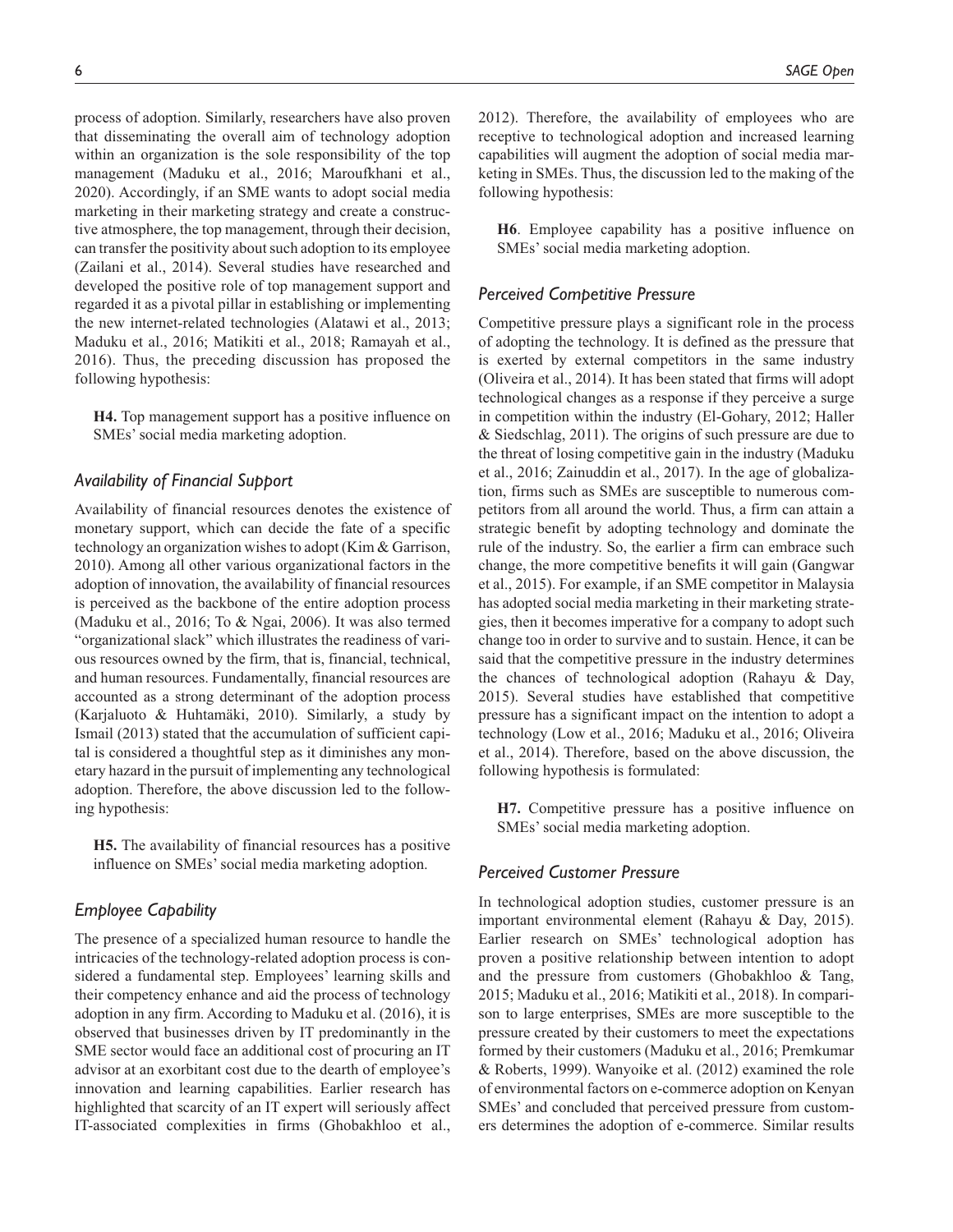were observed in a study by Maduku et al. (2016) concerning the adoption of mobile marketing in SMEs. Also, regarding the implementation of social media by SMEs, it has been successfully demonstrated that a firm will oblige to adopt to social media under the influence of pressure exerted by customers (El-Gohary, 2012). Therefore, based on the following discussions, the following hypothesis is formed:

**H8.** Perceived customer pressure has a positive influence on SMEs' social media marketing adoption.

## *Perceived Vendor Support*

The decision to adopt the technology by SMEs has been highly predicted by the marketing policies of suppliers/vendors (Alshamaila et al., 2013). According to Maduku et al. (2016), training from suppliers can enhance the technologyrelated competencies of a client's firm. Subsequently, this training will play its role in mitigating the risk connected to technology, thus reinforcing the chances of technology adoption (Weigelt & Sarkar, 2009). However, the decision to adopt technology can also be hampered if the perception of vendor services or the vendor itself is perceived as unfavorable by the firms. Numerous researches have established the positive impact of perceived vendor support on technology adoption (Alshamaila et al., 2013; Maduku et al., 2016). Therefore, the following hypothesis is formulated:

**H9.** Perceived vendor support has a positive influence on SMEs' social media marketing adoption.

#### *Competitive Industry*

The competitive industry refers to the competition that is faced by the organization within the industry (Thong & Yap, 1995). An industry in which a firm functions has the power to leave a significant impact on technology adoption (Levenburg et al., 2006). Competitiveness forces enterprises to adapt to the new technology in order to maintain their competitive position. Furthermore, organizations such as SMEs' performance in a global industry must employ and participatemore in social media marketingstrategies to succeed and acquire a comparative benefit. Additionally, monetary support may motivate SMEs to implement social media marketing, particularly in competitive markets. Nevertheless, in non-competitive marketplaces, even if resources are available, SMEs maynot employ themfor social media marketing purposes. For example, if a firm operates in an industry where competition is non-existential, that is, monopoly, then the firm is unlikely to adapt to any changes, such as adopting social media marketing. Mostly it is the fear of losing a competitive advantage over its competitors that can stimulate a firm to implement such changes (Zhu et al., 2003). Moreover, it has also been stated that if a firm chose to adopt a change, it might gain a competitive edge among the competitors. And

this can subsequently change the competition in the industry (Porter & Millar, 1985). As stated in earlier research, it is reiterable that competition within the industry enables firms to adopt new technologies to sustain their competitive edge in the market. Therefore, the role of a competitive industry in SMEs is expected to positively moderate the relationship between technological, organizational, and environmental factors used in this study. Thus, the following hypothesis can be formed:

**H10.** Competitive industry positively moderates the impacts of (a) perceived relative advantage (b) perceived complexity (c) perceived cost (d) top management support (e) availability of financial resources (f) perceived employee capability (g) perceived competitive pressure (h) perceived customers pressure (i) perceived vendor support on social media marketing adoption.

## **Research Methodology**

## *Measure of Constructs*

This study is cross-sectional, and a survey questionnaire was used to collect data from respondents. To ensure content validity, the items of the study were adapted from the literature. The items of three technological factors, namely perceived relative advantage, perceived complexity, and perceived cost, were adapted from Lian et al. (2014) and Maduku et al. (2016). The scales of organizational factors, including top management support, perceived availability of financial resources, and perceived employee capability, were adapted from Maduku et al. (2016), Lai et al. (2014), and Lin and Ho (2011). In reference to environmental factors, including perceived competitive pressure, perceived pressure, and perceived vendor supports, the items were adapted from Oliveira et al. (2014), Wu and Lee (2005), and Ghobakhloo et al. (2011). Finally, the items of intention to adopt and competitive industry were adapted from Mishra et al. (2014) and Ahmad et al. (2019), respectively. The items were measured using a 5-point Likert scale anchored by "strongly disagree" and "strongly agree." Researchers also tackled the issue of common method bias by performing the Harman single factor test, which yields a single factor variance of less than 50%, as suggested by Podsakoff et al. (2003).

## *Data Collection and the Sample*

The population of this study consists of SME firms in Malaysia. SMEs in Malaysia refer to the firms with less than 200 full-time employees in the manufacturing sector and less than 75 full-time employees in service and other sectors. The reason researchers have chosen SMEs as the population of this current study is because 98.5% of business establishments are SMEs contributing 37.5% of gross domestic purchase (SME CORP, 2018). According to the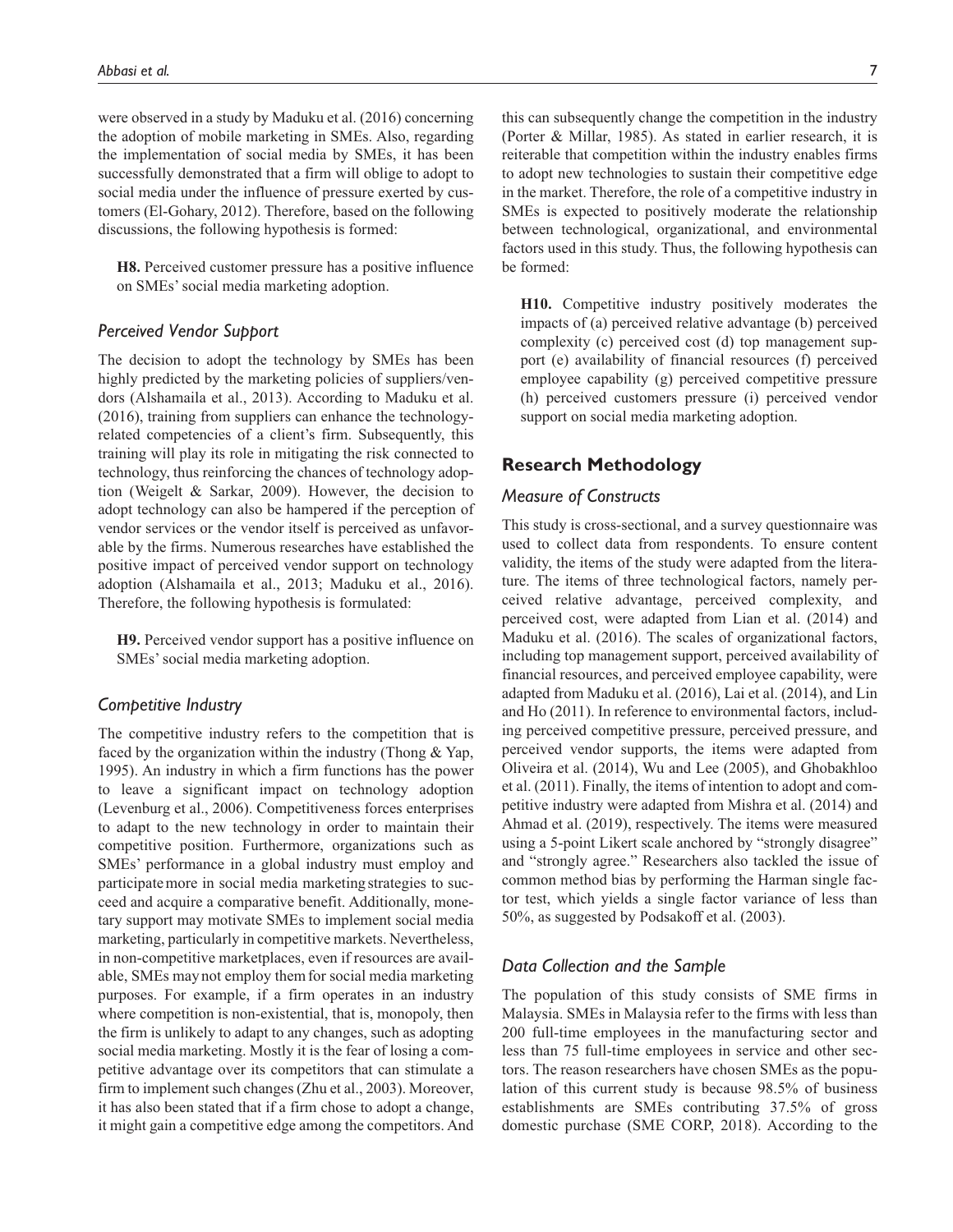Department of Statistics, Malaysia (2018), "Malaysia's SME GDP recovered a strong growth at 7.2% exceeded Malaysia's GDP, which registered at 5.9% in 2017." Thus, based on the statistics, the importance of SMEs in the sphere of the Malaysian economy cannot be ignored as it has demonstrated a significant contribution since the 1990s (Chin & Lim, 2018). In this regard, the role of competition in the industry where SMEs operate in Malaysia is undeniable. The list of SMEs was obtained from the Federation of Malaysian Manufacturers (FMM) directory, 2018. The data were collected from CEOs or owner-managers as they know the actual firm's environment and intention to adopt social media marketing. To reiterate, the main aim of the study is to figure out what factors influence SMEs to embrace social media adoption. As a start, the researchers had used an internet platform to gather information. An internet questionnaire has many advantages, including cost savings, time savings, and a broader reach. It is also considered a much more suitable approach. The data collection took place for 2months, from January 2019 to March 2019. The invitation email was directed to the manager or owner of 1,000 firms with a detailed explanation of the aim of the study, along with the URL of an online survey. After two-times followup through email was done, 214 usable responses were received, with a response rate of 21.4%. Besides this, Kline (2013) speculated that an insufficient data set may have a negative impact on the generalizability of research results. As a practice, this research used G\*Power to collect the minimum sample size. According to the G\*Power, the minimum sample size was calculated to be 153. Thus, the sample used in this study is deemed appropriate. Furthermore, the descriptive analysis of the data shows that around 66.8% of the firms were less than 10 years in business. Regarding the type of industry, 62.1% of the firms are from the manufacturing industry, while 37.9% are from the service industry. The majority of the respondents were male (66.8%).

#### *Analysis*

Unlike previous research that has simply used Structural Equational Modeling (SEM) to analyze data (Abbasi et al., 2020; Abbasi, Kumaravelu et al., 2021; Moon et al., 2018; Singh et al., 2021; Tariq et al., 2021), researchers in this work have applied a deep learning-based dual-stage PLS-SEM and ANN technique (Ashaari et al., 2021; Lee et al., 2020). The anticipated associations between the constructs will be validated using a deep learning-based hybrid technique. This would also rank the most important factors based on the PLS findings. Researchers will analyze the proposed research model in the first phase of PLS-SEM analyses by evaluating hypotheses using Hair et al.'s (2019) two-step procedure (outer model and inner model). Researcher also usedANN to establish the ranking of variables using sensitivity analysis in the next phase.

## **Results**

#### *Measurement Model Evaluation*

Initially, to test the validity and reliability of the measurement model, outer loadings, composite reliability (CR), average variance extracted (AVE), and heterotrait-monotrait (HTMT) criteria were evaluated. According to the results, the outer loadings of all items range from 0.579 to 0.953, as the CR and AVE of all constructs were above .7 and .5, respectively, thereby, this study qualifies and validates the measurement model (Hair et al., 2019; Iranmanesh et al., 2017). The loadings were also acceptable, with only one or two loadings less than 0.708 (Hair et al., 2019), see table 1 for details.

To establish the discriminant validity, heterotrait-monotrait (HTMT) criteria were used in this study (Henseler et al., 2015), updated by Franke and Sarstedt (2019). According to the results, all HTMT values were less than 0.85 (Kline, 2016), see table 2. As such, it can be concluded that the respondents understood that the 11 constructs are distinct and that the criterion for discriminant validity was fulfilled. Altogether, both of these validity tests have shown that the measurement items are both valid and reliable.

## *Structural Model Evaluation*

The nine proposed technological, organizational, and environmental factors in this study can explain 50.2% per cent of SMEs' intention to adopt social media marketing variance  $(R^2 \text{ value} = .502)$ . The Stone-Geisser  $Q^2$  (cross-validated redundancy) was measured ( $Q^2$ =0.385) to test the predictive relevance of the model, and it was more than zero (Chin, 2010), thus confirming the predictive relevance of intention to adopt social media marketing. To test the hypotheses, nonparametric bootstrapping with 5,000 replications was used (Wetzels et al., 2009). According to the results, out of nine factors, five factors including perceived relative advantage (β=.146; *p*<.05), perceived cost (β=−.211; *p*<.001), top management support ( $\beta$ =.256;  $p$  <.001), perceived competitor pressure ( $\beta$ =.235;  $p$  <.01), and perceived vendor pressure ( $\beta$ =.151; *p* < .05) have a significant impact on social media marketing adoption. As such, H1, H3, H4, H7, and H9 were supported, while H2, H5, H6, and H8 were not. Moreover, the moderating effect of the competitive industry was tested using the product indicator approach (Hair et al., 2017). The results indicate that the competitive industry moderates positively with the impacts of perceived competitive pressure ( $\beta$ =.143; *p* < .05) and perceived customer pressure ( $\beta$ =.191;  $p$ <.01) on SMEs' intention to adopt social media marketing. Thereby, H10g and H10h were supported, see table 3.

Figures 2 and 3 demonstrate that although competitive pressure and customer pressure positively affect SMEs' intention to adopt social media marketing among the firms in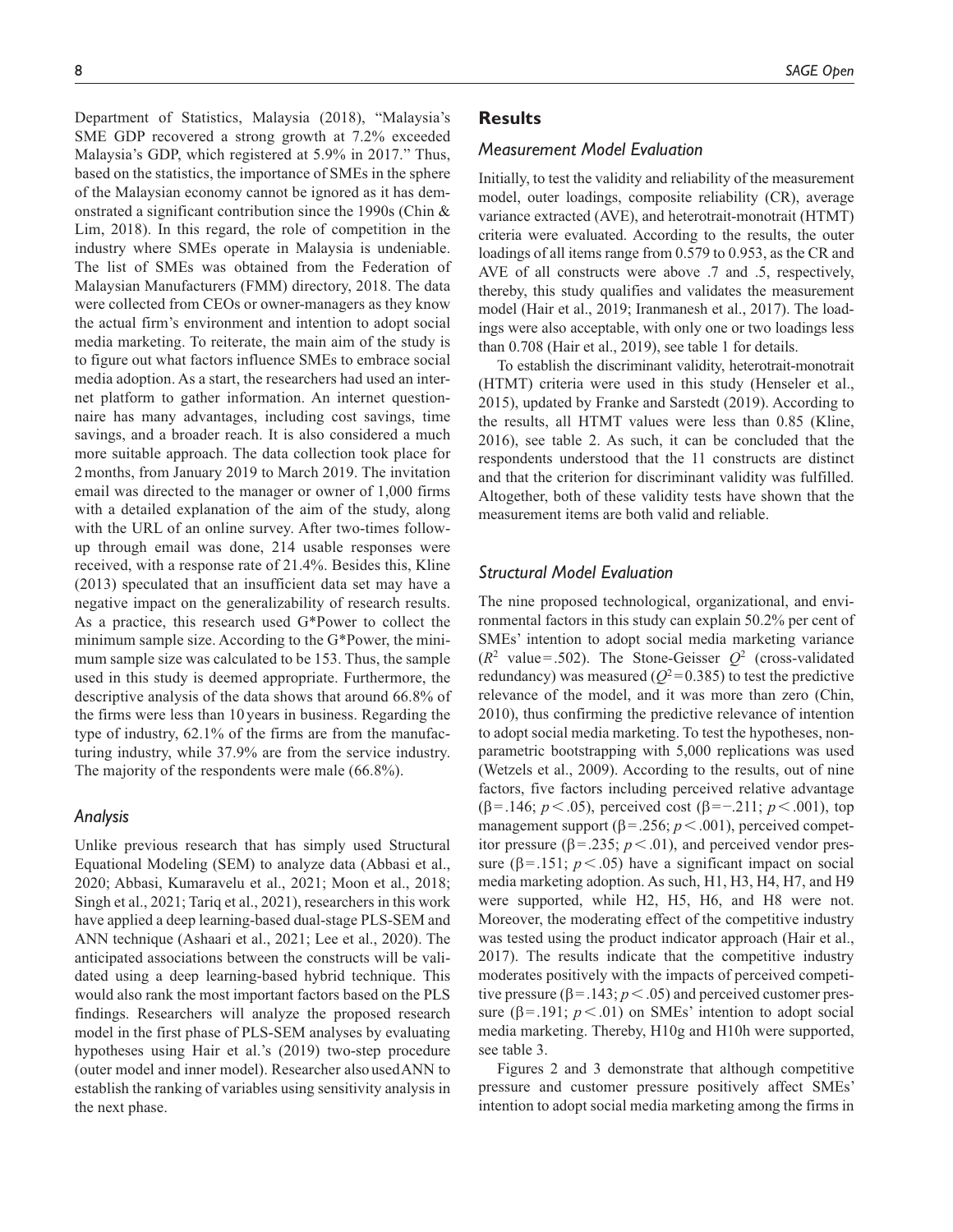

**Figure 2.** Interaction effect of competitive industry and competitive pressure on intention to adopt.



**Figure 3.** Interaction effect of competitive industry and customer pressure on intention to adopt.

a highly competitive industry, these factors have no effect among firms in a low competitive industry.

## *Artificial Neural Network (ANN)*

ANNanalysis reflects the way the human brain works, including axons, neurons, and synapse, and it improves knowledge through learning mechanisms (Abbasi, Tiew et al., 2021; Ashaari et al., 2021). It assiststhe researcher to forecast the antecedents' importance (Shahzad et al., 2020). The investigator can also use ANN to evaluate and counterbalance the PLS-SEM findings. At the same time, ANN

deals with the complex issue of non-linearity and linearity among the constructs and prioritizes them by using sensitivity analyses to provide a ranking (Abbasi, Tiew et al., 2021). Furthermore, authors have proved that the use of ANN yields strong results (Abbasi, Tiew et al., 2021; Ashaari et al., 2021). Furthermore, when contrasted to SEM or multiple regression approaches, it has been shown to yield better precision. As a result, it is acceptable to conclude that ANN and PLS-SEM are complementary (Shahzad et al., 2020). It is also recognized as a computer method capable of simulating the process of information transmission in the human brain. Learning rule, transfer functions, and network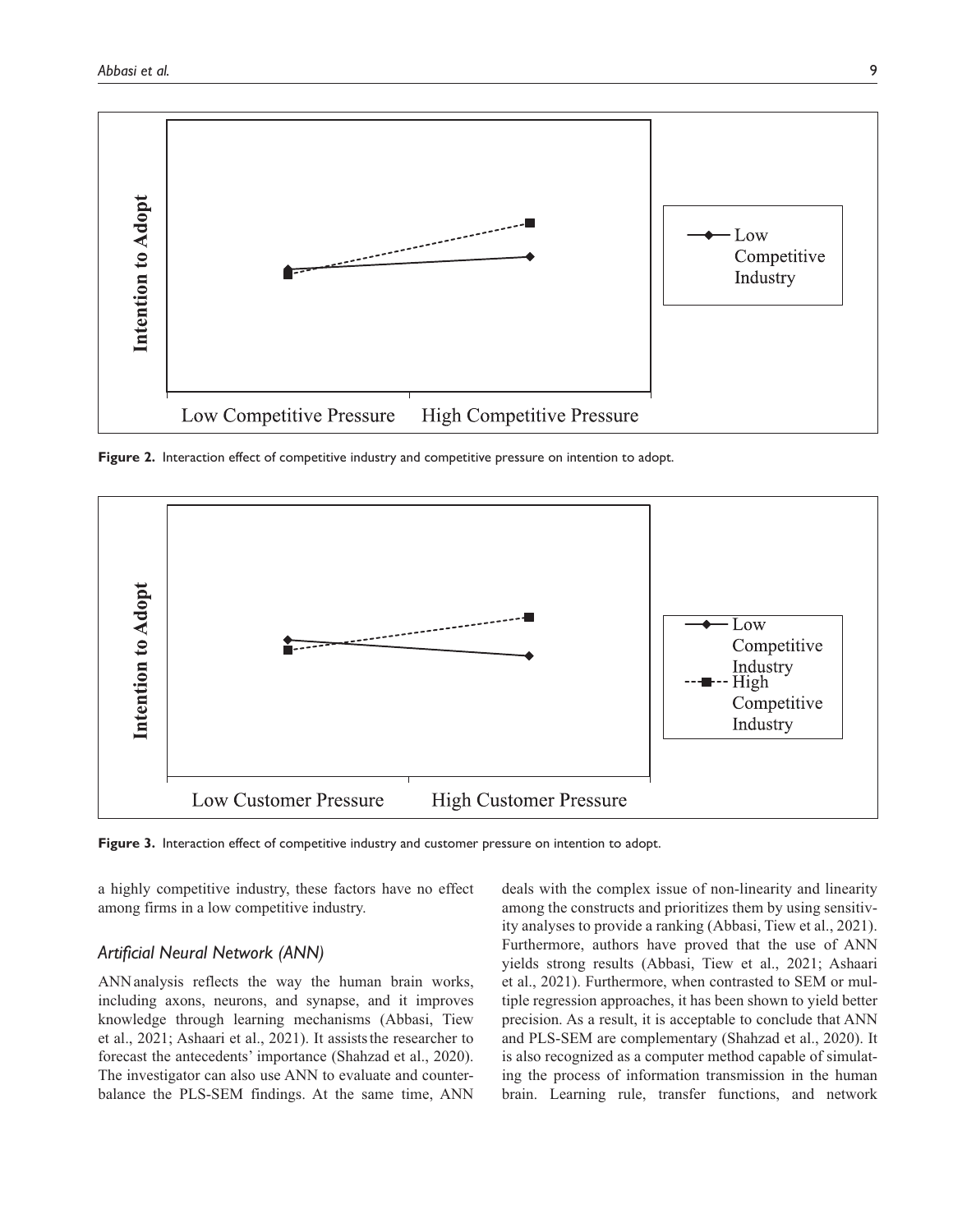

**Figure 4.** Figure 1: Deep ANN model.

architecture are the three functions that make up ANN (Simpson, 1990). Subcategories of these functions exist, such as radial basis, feed-forward multi-layer perceptron, and recurrent network (Sim et al., 2014). The most widely utilized functionis feed-forward multi-layer perception (MLP), which consists of three layers: input, output, and hidden neurons (Abbasi, Tiew et al., 2021; Shahzad et al., 2020). The output neuron is primarily associated with the model's dependent variable, meanwhile the input layer is distinguished by independent variables that collect raw data and transfer it to hidden neurons in the form of synaptic weights. The sigmoid function, meanwhile, is the most widely utilized activation function (Abbasi, Tiew et al., 2021; Ashaari et al., 2021; Shahzad et al., 2020). Furthermore, because of their ability to address features in the proposed models, multilayer neural network models are regarded as particularly robust and strong. To evaluate and build the proposed

research model, the research team uses multi-layer perceptron neural networks.

#### *Validation of ANN*

The SPSS 23 software package was used to conduct the ANN analysis in this study. In this work, a Multi-Layer Perceptron was employed to generate an ANN model with input (statistically relevant constructs to the study's exogenous variable), hidden, and output neurons (endogenous variables; Ashaari et al., 2021). This differs from previous research that used a single hidden layer (Abbasi, Tiew et al., 2021; Shahzad et al., 2020), a technique known as shallow ANN. As a result, to bridge that gap, this study used two hidden layers of deep ANN design, with the goal of allowing deeper learning for the output neuron node (Ashaari et al., 2021) (see Figure 4).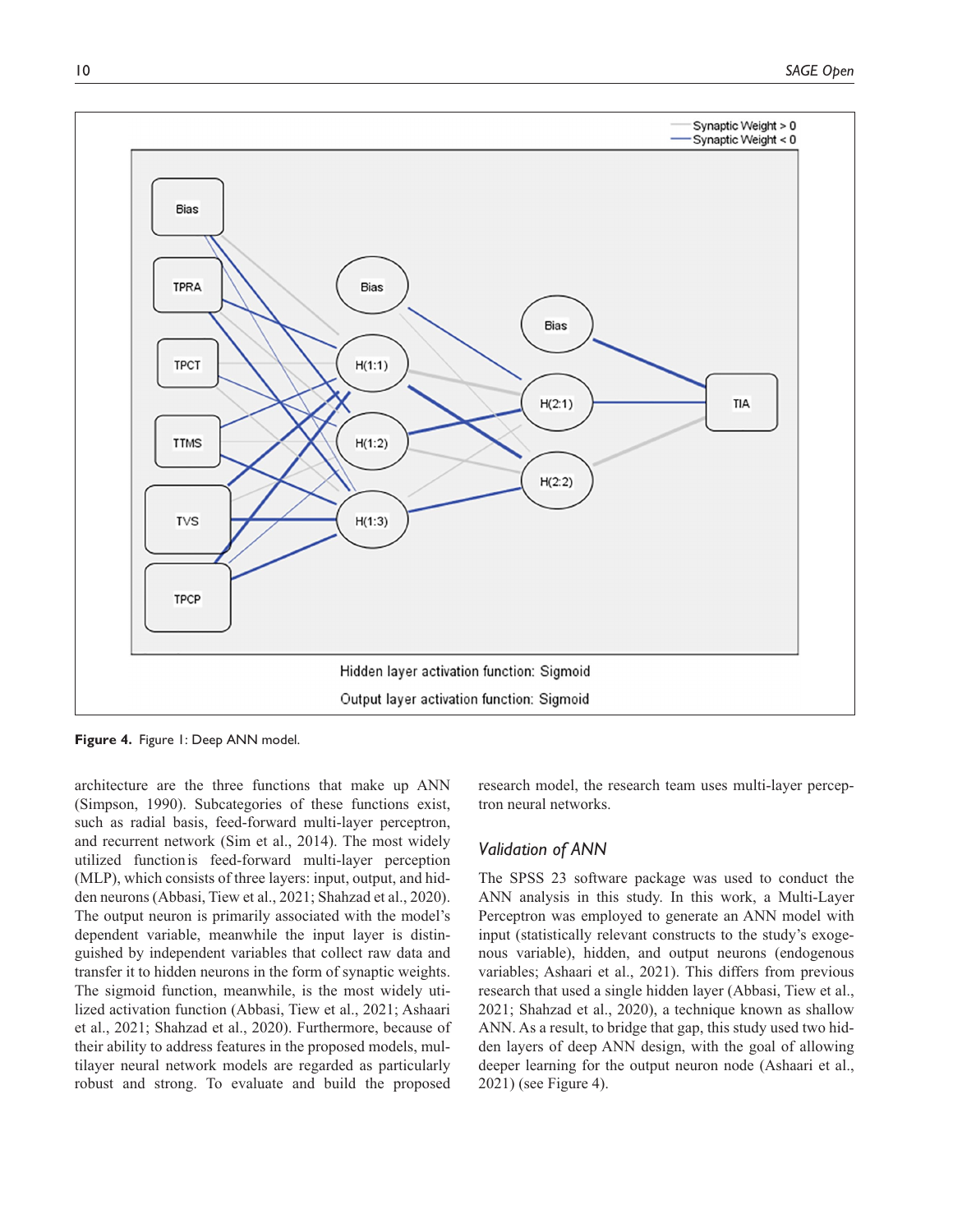|  | <b>Table 1. Measurement Model Evaluation.</b> |  |  |
|--|-----------------------------------------------|--|--|
|--|-----------------------------------------------|--|--|

| Constructs                                   | Items                                                                                                                                      | Factor<br>Loadings | <b>CR</b> | AVE   |
|----------------------------------------------|--------------------------------------------------------------------------------------------------------------------------------------------|--------------------|-----------|-------|
| <b>Perceived Relative</b><br>Advantage (PRA) | Social medial marketing would enable our enterprise to market our products/<br>services in a better way.                                   | 0.579              | 0.849     | 0.591 |
|                                              | Social medial marketing would enable our enterprise to communicate with our<br>customers effectively.                                      | 0.853              |           |       |
|                                              | We would be able to reach our customers timeously with social medial marketing.                                                            | 0.905              |           |       |
|                                              | Social medial marketing would assist us to develop better relationships with our<br>customers.                                             | 0.695              |           |       |
| Perceived                                    | The use of social medial marketing would require a lot of mental effort                                                                    | 0.716              | 0.883     | 0.654 |
| Complexity                                   | The use of social medial marketing would be frustrating.                                                                                   | 0.848              |           |       |
| (PCY)                                        | Social medial marketing would be too complex for our marketing activities                                                                  | 0.835              |           |       |
|                                              | The skills needed to use social medial marketing would be too complex for<br>employees of our enterprise                                   | 0.828              |           |       |
| <b>Perceived Cost</b><br>(PCT)               | The costs involved in the adoption of social medial marketing would be far greater<br>than the expected benefits.                          | 0.905              | 0.922     | 0.747 |
|                                              | The cost of maintaining social medial marketing would be very high for our<br>enterprises                                                  | 0.807              |           |       |
|                                              | The cost involved in providing support systems for social medial marketing would<br>be too high                                            | 0.911              |           |       |
|                                              | The amount of money invested in training employees to use social medial<br>marketing would be very high                                    | 0.831              |           |       |
| <b>Top Management</b><br>Support (TMS)       | Top management would provide resources necessary for the adoption of social<br>medial marketing.                                           | 0.841              | 0.909     | 0.714 |
|                                              | Top management would provide necessary support for the adoption of social<br>medial marketing.                                             | 0.829              |           |       |
|                                              | Top management would support the use of social medial marketing.                                                                           | 0.789              |           |       |
|                                              | Top managers would be enthusiastic about adopting social medial marketing.                                                                 | 0.915              |           |       |
| Perceived<br>Availability                    | Our enterprise would have the financial resources for adopting social medial<br>marketing.                                                 | 0.940              | 0.916     | 0.734 |
| of Financial<br>Resource (PFR)               | Our marketing budgets would be significant enough to support the adoption of<br>social medial marketing.                                   | 0.753              |           |       |
|                                              | It would be easy to obtain financial support for social medial marketing adoption<br>from local banks and/or other financial institutions. | 0.822              |           |       |
|                                              | Our enterprise would take social medial marketing more seriously because of the<br>adequate financial support we receive from local banks. | 0.900              |           |       |
| Perceived<br>Employee                        | Our employees would be capable of learning new social medial marketing related<br>technology easily.                                       | 0.740              | 0.899     | 0.693 |
| Capability (PEC)                             | Our employees would be capable of using social medial marketing to solve our<br>marketing problems easily.                                 | 0.953              |           |       |
|                                              | Our employees would be capable of using social medial marketing to interact with<br>our customers.                                         | 0.822              |           |       |
|                                              | Our employees would be capable of providing new ideas on social medial<br>marketing use for our enterprise.                                | 0.800              |           |       |
| Perceived<br>Competitor                      | Our enterprise thinks that social media marketing has an influence on competition<br>in their industry.                                    | 0.933              | 0.914     | 0.780 |
| Pressure (PCP)                               | Our enterprise is under pressure from competitors to use social media marketing.                                                           | 0.833              |           |       |
|                                              | Some of our competitors have already started using social media marketing.                                                                 | 0.880              |           |       |
| Perceived<br>Customer                        | Many of our customers would expect our enterprise to adopt social medial<br>marketing.                                                     | 0.917              | 0.915     | 0.731 |
| Pressure (PCR)                               | Our customers would demand that we establish relationships with them using<br>social medial marketing.                                     | 0.830              |           |       |
|                                              | Our relationship with our major customers would suffer if we did not adopt social<br>medial marketing.                                     | 0.742              |           |       |
|                                              | Our customers consider would consider us to be forward thinking by adopting<br>marketing.                                                  | 0.919              |           |       |

*(continued)*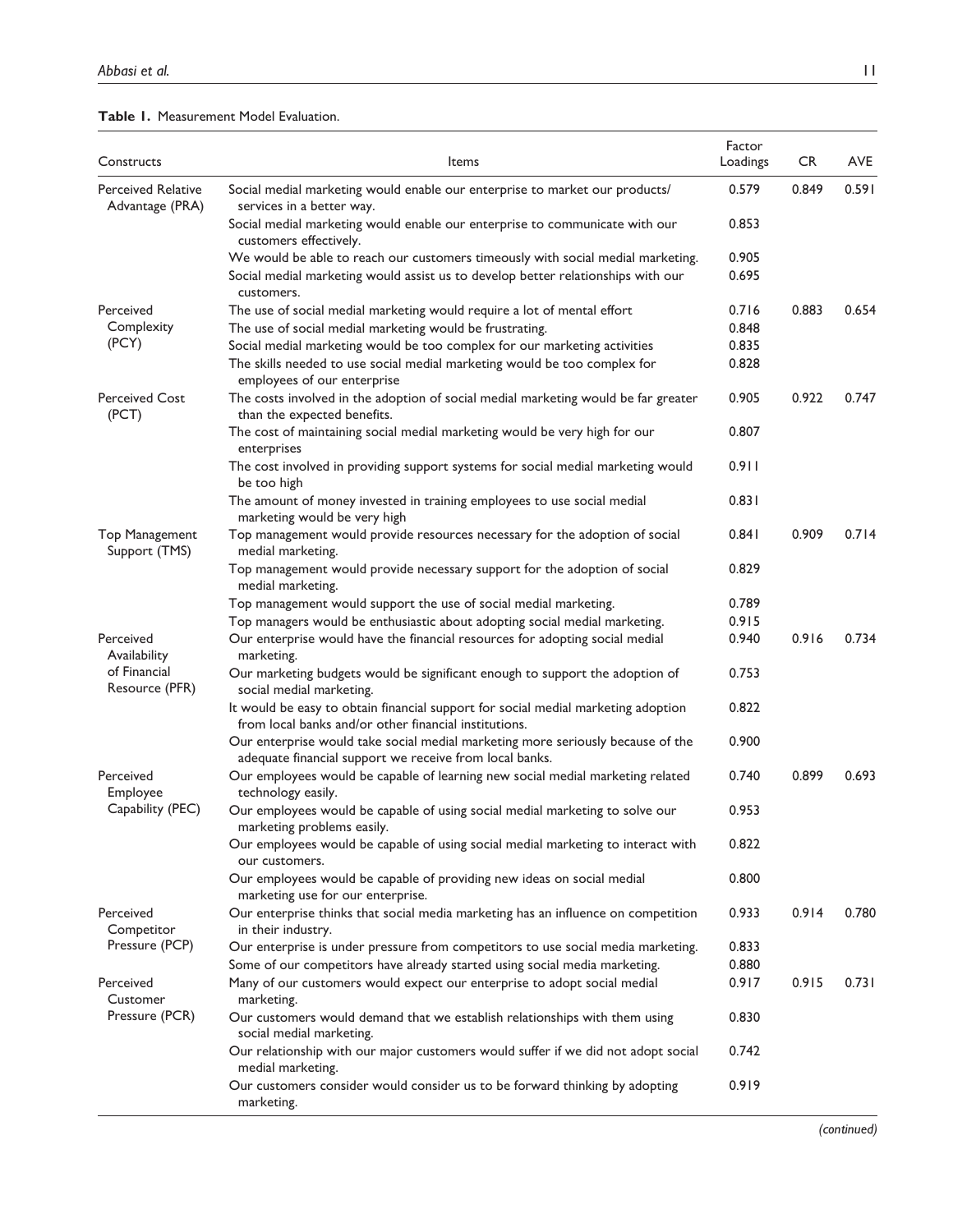## **Table 1. (continued)**

| Constructs                   | <b>Items</b>                                                                                                                                                 | Factor<br>Loadings | <b>CR</b> | <b>AVE</b> |
|------------------------------|--------------------------------------------------------------------------------------------------------------------------------------------------------------|--------------------|-----------|------------|
| <b>Perceived Vendor</b>      | Vendors actively market the use of social medial marketing.                                                                                                  | 0.778              | 0.937     | 0.790      |
| Support (PVS)                | There would be adequate technical support for social medial marketing provided<br>by vendors.                                                                | 0.936              |           |            |
|                              | Training for social medial marketing is would be adequately provided by vendors<br>and other training service providers.                                     | 0.944              |           |            |
|                              | Social medial marketing vendors are encouraging our enterprise to adopt social<br>medial marketing by providing us with free training sessions.              | 0.886              |           |            |
| Intention to Adopt           | Our enterprise intends to adopt social medial marketing.                                                                                                     | 0.885              | 0.913     | 0.777      |
| (IA)                         | Our enterprise intends to start using social medial marketing regularly in the future.                                                                       | 0.857              |           |            |
|                              | Our enterprise would highly recommend social medial marketing for other<br>enterprises to adopt.                                                             | 0.902              |           |            |
| Competitive<br>Industry (CI) | It is easy for our customers to switch to another company for similar services/<br>products without much difficulty.                                         | 0.783              | 0.825     | 0.703      |
|                              | Our customers are able to easily access to several existing products/services in<br>the market which are different from ours but perform the same functions. | 0.891              |           |            |

*Note*. CR = composite reliability; AVE = average variance extracted.

**Table 2.** Hetrotrait-Monotrait Ratio (HTMT.85).

|            | <b>Table 2.</b> Then on an-Tionon are reader (TITTITI $_{\text{gt}}$ ). |            |            |            |            |            |            |       |            |            |     |
|------------|-------------------------------------------------------------------------|------------|------------|------------|------------|------------|------------|-------|------------|------------|-----|
|            | <b>PCY</b>                                                              | <b>PRA</b> | <b>PCT</b> | <b>TMS</b> | <b>PFR</b> | <b>PEC</b> | <b>PCP</b> | IA    | <b>PCR</b> | <b>PVS</b> | CI. |
| <b>PCY</b> |                                                                         |            |            |            |            |            |            |       |            |            |     |
| <b>PRA</b> | 0.520                                                                   |            |            |            |            |            |            |       |            |            |     |
| <b>PCT</b> | 0.499                                                                   | 0.621      |            |            |            |            |            |       |            |            |     |
| <b>TMS</b> | 0.614                                                                   | 0.504      | 0.433      |            |            |            |            |       |            |            |     |
| <b>PFR</b> | 0.458                                                                   | 0.550      | 0.566      | 0.401      |            |            |            |       |            |            |     |
| <b>PEC</b> | 0.470                                                                   | 0.465      | 0.570      | 0.559      | 0.475      |            |            |       |            |            |     |
| <b>PCP</b> | 0.613                                                                   | 0.488      | 0.471      | 0.520      | 0.387      | 0.586      |            |       |            |            |     |
| IA         | 0.507                                                                   | 0.566      | 0.567      | 0.576      | 0.335      | 0.546      | 0.608      |       |            |            |     |
| <b>PCR</b> | 0.328                                                                   | 0.430      | 0.388      | 0.285      | 0.510      | 0.425      | 0.319      | 0.345 |            |            |     |
| <b>PVS</b> | 0.201                                                                   | 0.120      | 0.232      | 0.157      | 0.134      | 0.180      | 0.090      | 0.176 | 0.122      |            |     |
| CI.        | 0.153                                                                   | 0.050      | 0.174      | 0.236      | 0.096      | 0.163      | 0.057      | 0.056 | 0.098      | 0.575      |     |

Furthermore, both input and output neurons were normalized between [0, 1] to optimize the productivity of the study's developed framework. To prevent overfitting, a 10-fold cross-validation approach was used with a 70:30 ratio for both training and testing data (Abbasi, Tiew et al., 2021; Ashaari et al., 2021). The root mean square of errors (RMSE) numbers was recommended as a way to further assess the neural network model's accuracy. Table 4 shows the RMSE values of the ANN model used in this investigation for both training and training data, which vary from 0.153 to 0.177. It is determined that the suggested model obtains improvement in accuracy with the implementation of deep ANN architecture due to the lowest variations between the standard deviation and the RMSE values for both training and testing data.

## *Ranking of Predictors*

Additionally, to calculate the relative normalized mean importance, the mean of each construct is used against the

highest mean value, stated in percentage. Table 5 reveals the sensitivity analysis, which further displays that perceived vendor support has the highest effect, followed by perceived customer pressure. Findings also reveal that perceived cost has the least effect on the intention to adopt social media. In addition, Leong et al. (2019) suggested assessing goodness of fit, which can be compared to  $R^2$  in PLS-SEM analysis, in order to validate the performance of the ANN model. Table 4 shows that the study's proposed research model has a substantially greater predictive accuracy  $(91\%)$  than  $R^2$  findings based on PLS-SEM, that is, 50.2%, thereby achieving one of the study's goals. The non-compensatory character of the deep learning dual-stage hybrid PLS-SEM & ANN technique, as well as the greater predictive accuracy outcome of this study, may be confirmed utilizing deep ANN architecture and the non-compensatory nature of the deep learning dual-stage hybrid PLS-SEM & ANN method (Ashaari et al., 2021). In comparison to SEM analysis, the results of this study show that the use of deep learning (ANN) evaluation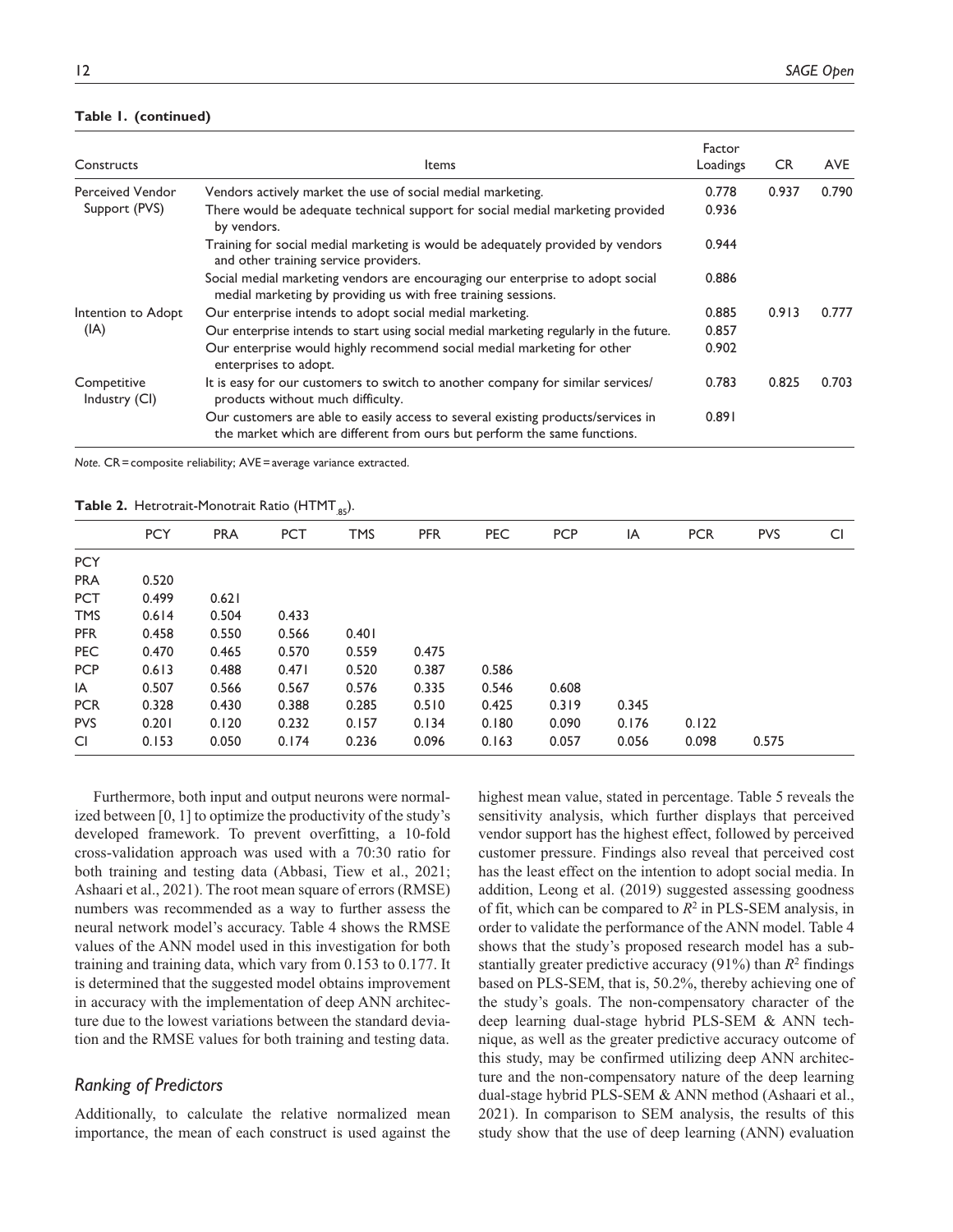**Table 3.** Path Coefficient and Hypothesis Testing.

| <b>Hypotheses</b><br>Relationships        |                         | Path coefficients | Decision      |
|-------------------------------------------|-------------------------|-------------------|---------------|
| Main Model                                |                         |                   |               |
| HI                                        | $PRA \rightarrow IA$    | $0.146*$          | Supported     |
| H <sub>2</sub>                            | $PCY - > IA$            | 0.012             | Not Supported |
| H <sub>3</sub>                            | $PCT$ - $>$ IA          | $-0.211***$       | Supported     |
| H4                                        | $TMS \rightarrow IA$    | $0.256***$        | Supported     |
| H <sub>5</sub>                            | $PFR \rightarrow IA$    | 0.112             | Not Supported |
| H <sub>6</sub>                            | $PEC \rightarrow IA$    | 0.103             | Not Supported |
| H7                                        | $PCP \rightarrow IA$    | $0.235**$         | Supported     |
| H <sub>8</sub>                            | $PCR \rightarrow IA$    | 0.063             | Not Supported |
| H <sub>9</sub>                            | $PVS \rightarrow IA$    | $0.151*$          | Supported     |
| Moderating Effect of Competitive Industry |                         |                   |               |
|                                           | $CI \rightarrow IA$     | 0.105             |               |
| H <sub>10a</sub>                          | $Cl*PRA \rightarrow IA$ | 0.023             | Not Supported |
| H <sub>10</sub>                           | $Cl*PCY - >  A $        | $-0.011$          | Not Supported |
| H <sub>10c</sub>                          | $CI*PCT - > IA$         | 0.058             | Not Supported |
| H <sub>10</sub> d                         | $CI*TMS - > IA$         | 0.017             | Not Supported |
| H10e                                      | $CI*PFR - > IA$         | $-0.021$          | Not Supported |
| H <sub>10f</sub>                          | $Cl*PEC$ -> IA          | $-0.009$          | Not Supported |
| H10g                                      | $Cl*PCP->IA$            | $0.143*$          | Supported     |
| H <sub>10</sub> h                         | $Cl*PCR - > IA$         | $0.181**$         | Supported     |
| H <sub>10i</sub>                          | $CI*PVS - > IA$         | 0.033             | Not Supported |

\**p*<.05. \*\**p*<.01. \*\*\**p*<.001 (one-tail).

**Table 4.** RMSE Values.

|      | <b>RMSE</b><br>(Training) | <b>RMSE</b><br>(Testing) | $R^2$ PLS-SEM | $R^2$ ANN |
|------|---------------------------|--------------------------|---------------|-----------|
|      | 0.173                     | 0.174                    | 50.2%         | 91%       |
|      | 0.175                     | 0.177                    |               |           |
|      | 0.168                     | 0.171                    |               |           |
|      | 0.170                     | 0.169                    |               |           |
|      | 0.168                     | 0.176                    |               |           |
|      | 0.177                     | 0.166                    |               |           |
|      | 0.152                     | 0.198                    |               |           |
|      | 0.153                     | 0.197                    |               |           |
|      | 0.176                     | 0.169                    |               |           |
|      | 0.167                     | 0.175                    |               |           |
| Mean | 0.153                     | 0.177                    |               |           |
| SD   | 0.008                     | 0.011                    |               |           |

*Source*. Self-created.

better explains the analyzed exogenous variables perceived relative advantage, perceived cost, perceived customer pressure, perceived vendor support, and top management support. The current research's success, according to the researchers, is attributable to the advantages of using deep ANN design and its capacity to identify non-linear linkages among the analyzed interactions.

## **Discussion**

Fundamentally, this study aimed to investigate the determinants of social media marketing adoption intention among Malaysian SMEs by considering the moderating role of competitive pressure. Therefore, the influences of technological, organizational, and environmental factors on intention to adopt social media marketing were investigated. According to the results, perceived relative advantage, perceived cost, top management support, perceived competitor pressure, and perceived vendor pressure have a significant effect on social media marketing adoption. It is also discovered that competitive industry moderates positively the influences of competitive pressure and customer pressure.

Out of the three technological factors used as the drivers of social media marketing adoption intention, the results indicate that intention to adopt social media marketing is positively impacted by perceived relative advantage, while it is negatively affected by perceived cost. Surprisingly, the perceived complexity has demonstrated no significant relationship with the intention to adopt social media marketing on SMEs in Malaysia. The positive relationship between perceived relative advantage and intention to adopt social media marketing on firm-level innovation has been validated by several researchers (Hasani et al., 2017; Zailani et al., 2015a). However, its validation on SMEs social media marketing adoption in a developing country has additionally established the strength of this factor in intention to adopt (Ahmad et al., 2018; AlSharji et al., 2018). The results consequently recommend that perceived relative advantage is a pivotal predictor of intention to adopt social media marketing. Due to that, the local SMEs are willing to adopt social media marketing if they find it an effective tool to market their products/services, communicate with their customers, and develop a better relationship with them.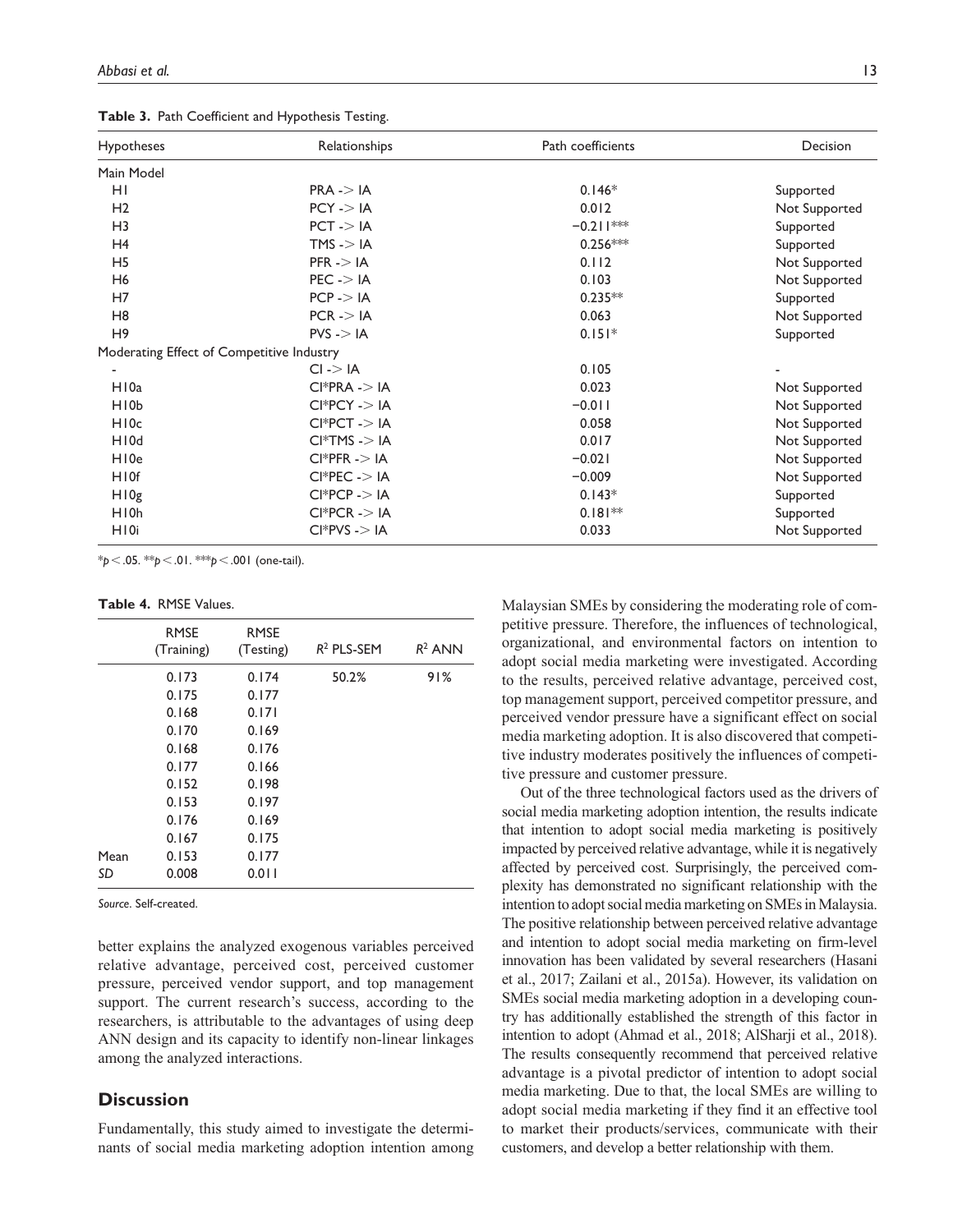| Sensitivity analysis (Importance)  | <b>PRA</b> | <b>PCT</b> | <b>TMS</b> | <b>PCP</b>     | <b>PVS</b> |
|------------------------------------|------------|------------|------------|----------------|------------|
| <b>ANNI</b>                        | 0.10       | 0.14       | 0.10       | 0.34           | 0.32       |
| ANN <sub>2</sub>                   | 0.12       | 0.01       | 0.25       | 0.24           | 0.38       |
| ANN3                               | 0.19       | 0.02       | 0.17       | 0.27           | 0.36       |
| ANN <sub>4</sub>                   | 0.14       | 0.11       | 0.13       | 0.26           | 0.37       |
| ANN <sub>5</sub>                   | 0.19       | 0.06       | 0.16       | 0.19           | 0.42       |
| ANN <sub>6</sub>                   | 0.12       | 0.03       | 0.10       | 0.33           | 0.42       |
| ANN7                               | 0.05       | 0.16       | 0.21       | 0.19           | 0.38       |
| ANN <sub>8</sub>                   | 0.08       | 0.10       | 0.16       | 0.33           | 0.34       |
| ANN <sub>9</sub>                   | 0.11       | 0.10       | 0.11       | 0.32           | 0.37       |
| ANN <sub>10</sub>                  | 0.14       | 0.04       | 0.10       | 0.36           | 0.36       |
| Mean relative importance           | 0.12       | 0.08       | 0.15       | 0.28           | 0.37       |
| Normalized relative importance (%) | 33         | 21         | 40         | 76             | 100        |
| Ranking                            | 4          | 5          | 3          | $\overline{2}$ |            |

**Table 5.** Ranking of Predictors.

*Source*. Self-created.

The findings also reveal that perceived complexity has shown no effect on the intention to adopt social media marketing by SMEs. This discovery demonstrates that SMEs in Malaysia are not predisposed to the complexity of social media marketing in their adoption intention. The results of the findings are consistent with Maduku et al. (2016) study, which found no significant relationship between perceived complexity and mobile marketing adoption. One of the potential reasons behind the insignificant relationship can be ascribed to the familiarity of social media usage. This familiarity enhances the effectiveness of its use, for by doing so, it eradicates the level of complexity involved. In fact, increased familiarity with the new technology will reduce the level of complexity involved when using or adapting it (Vasseur & Kemp, 2015).

Results also indicate a significant negative relationship between perceived cost and intention to adopt social media marketing. This correlation illustrates that if the element of cost is perceived as high, it is more likely for businesses not to adopt it. Significantly, this result is in line with earlier research (Maduku et al., 2016; Ramayah et al., 2016). In the previous study, it was robustly recognized that there is a negative affiliation between perceived cost and technology adoption. Therefore, to prevent cost as a potential barrier to its adoption, marketers need to create strategies that can comprehend the gains of using social media marketing from the respondents' view.

Consistent with earlier literature, top management support has been a key predictor in relation to technology adoption (Ahmad et al., 2018; Alshamaila et al., 2013; AlSharji et al., 2018; Oliveira et al., 2014). Similarly, in the context of this study, a significant positive relationship has been discerned. This particular finding signifies that SMEs will have a positive intention to use social media marketing when the support from the top management is substantial. As the day-to-day affairs and any futuristic decisions are driven from the top management, it would be excellent if the top management is more akin and aware of social media usage and its benefits.

This is because such realization and awareness will naturally spread to their employees, creating a positive intention to adopt social media marketing as a business strategy.

The findings also reveal that there is no significant relationship between perceived availability of financial resources and intention to adopt social media marketing intention. These findings are not consistent with the findings of Maduku et al. (2016) and To and Ngai (2006), who found that financial resources play an important role in the entire technology adoption process. The potential reason for the insignificant effect of financial resource in the context of social media marketing is the fact that the cost of marketing through social media is less than another traditional method such as print advertisement. This indicates that managers believe that social media marketing is cost-effective and has less cost in comparison to other marketing tools.

Perceived employee capability has shown no relationship with intention to adopt social media marketing on SMEs. This result is not in line with the findings of Ghobakhloo et al. (2012), who found that the lower level of employee capability will prove to be an obstacle during the process of technological adoption in most organizations. This result can also be further explained by the popularity of social media in Malaysia. As such, they are familiar with different social media functions, and using them for marketing purposes is not a challenging task for these individuals. This entails the fact that using social media for marketing purposes is not complex for individuals who have used it for many years. As such, employee compatibility plays an insignificant role in shaping SMEs' intention to adopt social media marketing.

In this study, the effect of perceived competitive pressure on SMEs' social media marketing adoption is positively significant. This illustrates that SMEs are driven by pressure from competitors to adopt social media marketing. The findings of this study are consistent with the findings of Lin (2014) and Wang and Cheung (2004) studies which also empirically posited that competitive pressure plays a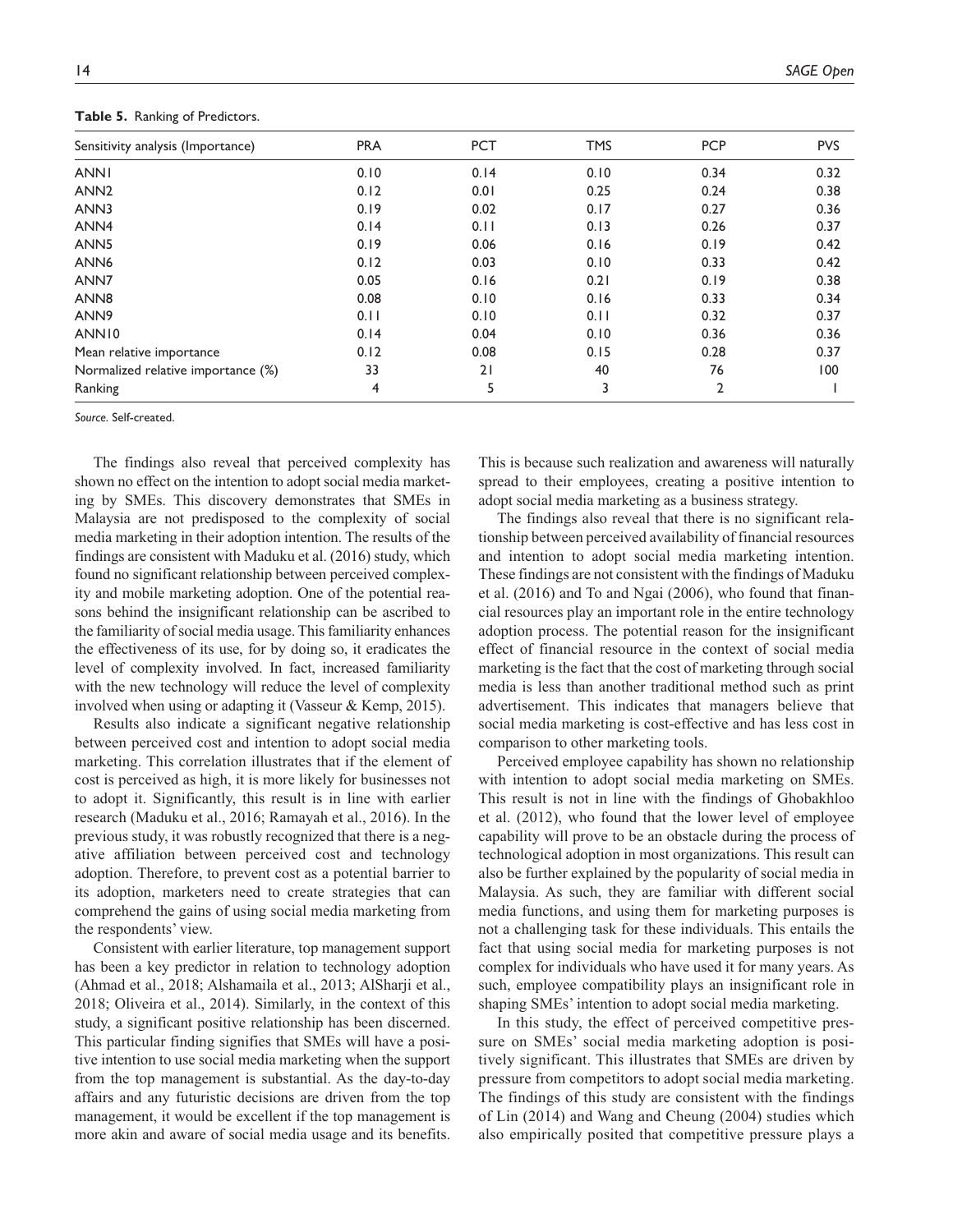significant role in creating an intention to adopt the technology within firms. The reason behind this result can be attributed to the competition within the industry, which could have compelled the SMEs to adapt to medial social marketing.

Perceived customer pressure has shown no significance toward the intention to adopt social media marketing in Malaysian SMEs. This finding is not parallel to the results of several studies which have indicated that SMEs are more likely to implement technology within an organization if their users are using that technology or if it could meet the difficulties of their customers through its usage (Ghobakhloo & Tang, 2015; Maduku et al., 2016; Matikiti et al., 2018). The results also show that customer pressure plays a more critical role in perusing firms in highly competitive industries to adopt social media marketing than low, competitive industries. As such, the insignificant effect of customer pressure can be related to the competition in the market. When the industry is not competitive, the firms face fewer challenges in attracting and keeping customers. Due to that, they do not need to use social media as an effective tool to attract and communicate with customers.

Finally, the perceived vendor support is found to have a significant positive effect on the intention to adopt social media marketing in Malaysian SMEs. This result is consistent with the finding of Ghobakhloo et al. (2011). In the current context, SMEs in Malaysia are more likely to receive support from the vendor. Furthermore, if their officials believe that their vendor has the potential capabilities to fulfill their technical, operational, and financial requirements, SMEs are more likely to develop positive intention to adopt social media marketing.

The results in this study showed that competitive industry moderates the relationship between the environmental factors that is, perceived competitive pressure and perceived customer pressure only. However, the impact on technological, organizational factors, and perceived vendor support has remained insignificant. It is understandable that if a firm operates in a highly competitive industry, it tends to respect and listen to the demands originating from customers and try to fulfill them. By doing so, firms will be able to maintain their competitive advantage in the market. Both competitors and customers play a significant role in shaping the patterns of SMEs (Odlin, 2019). Therefore, the competitive industry moderates the relationship between the perceived customer and perceived competitive pressure, respectively. Concerning other factors such as top management support, regardless of the nature of the industry, top management support always plays an essential role in shaping firms' decision to adopt a technology, which is why it remained significant during this study.

## **Implication**

From a theoretical perspective, this study extends the literature on social media marketing by illustrating the technological, organizational, and social factors that affect SMSs social media marketing adoption. The results showed that among technological factors, perceived relative advantage and perceived cost play a significant role. However, top management support is the only organizational factor that affects social media marketing adoption, while perceived availability of financial resources and perceived employee capability are not significant. The low cost and low complexity nature of social media can explain these results. Regarding the environmental factor, competitive pressure and vendor support are two factors that motivate SMEs to adopt social media marketing. This study also extends the literature by testing the moderating effect of the competitive industry. The findings show that both competitive pressure and customer pressure play a more important role in pursuing SMEs to adopt social marketing in highly competitive industries. From a practical perspective, the findings of the study will be useful for policymakers. By using the findings and factors that motivate SMEs to adopt social media marketing, policymakers can develop policies that will effectively promote social media marketing among SMEs. In return, this approach can influence SMEs' success, which will later reflect in the growth of the country's economy. Also, the results will help SME managers to understand the factors that need to consider adopting social media marketing successfully.

Lastly, this study also contributes methodologically, unlike previous studies which have applied SEM (Albashrawi & Motiwalla, 2020; Chang et al., 2020; Dey et al., 2020), which could only detect linear associations among the constructs. This study has gone a step ahead by applying the Artificial Intelligence tool ANN with deep architecture to cover the existing lacunas, that is, detecting both linear and non-linear associations among the studied variables. The application of ANN along with PLS-SEM brings more robust results, and it clearly displays that the application of ANN is highly accurate.

## **Limitations and Future Studies**

This study has some limitations that can be considered in future studies. Firstly, the study is cross-sectional, limiting the ability to observe the dynamic changes of adopting social media marketing adoption in the process of changing the extent of technological, organizational, and environmental factors. As such, the proposed relationships should be examined for an extended period of time to provide more accurate results. Secondly, the data were collected from a small number of SMEs in Malaysia. Future researchers may need to increase the sample to be generalized. However, the determinants of social media marketing adoption may be different between countries. Moreover, in addition to the nine criteria examined in this study, there may be additional precursors such as the bandwagon effect, political ties, social ties, various learning, and customer trust. As a result, the usage of a restricted number of factorsmay be regarded as a constraint. Future studies can incorporate different factors to test and validate the same theory in other countries.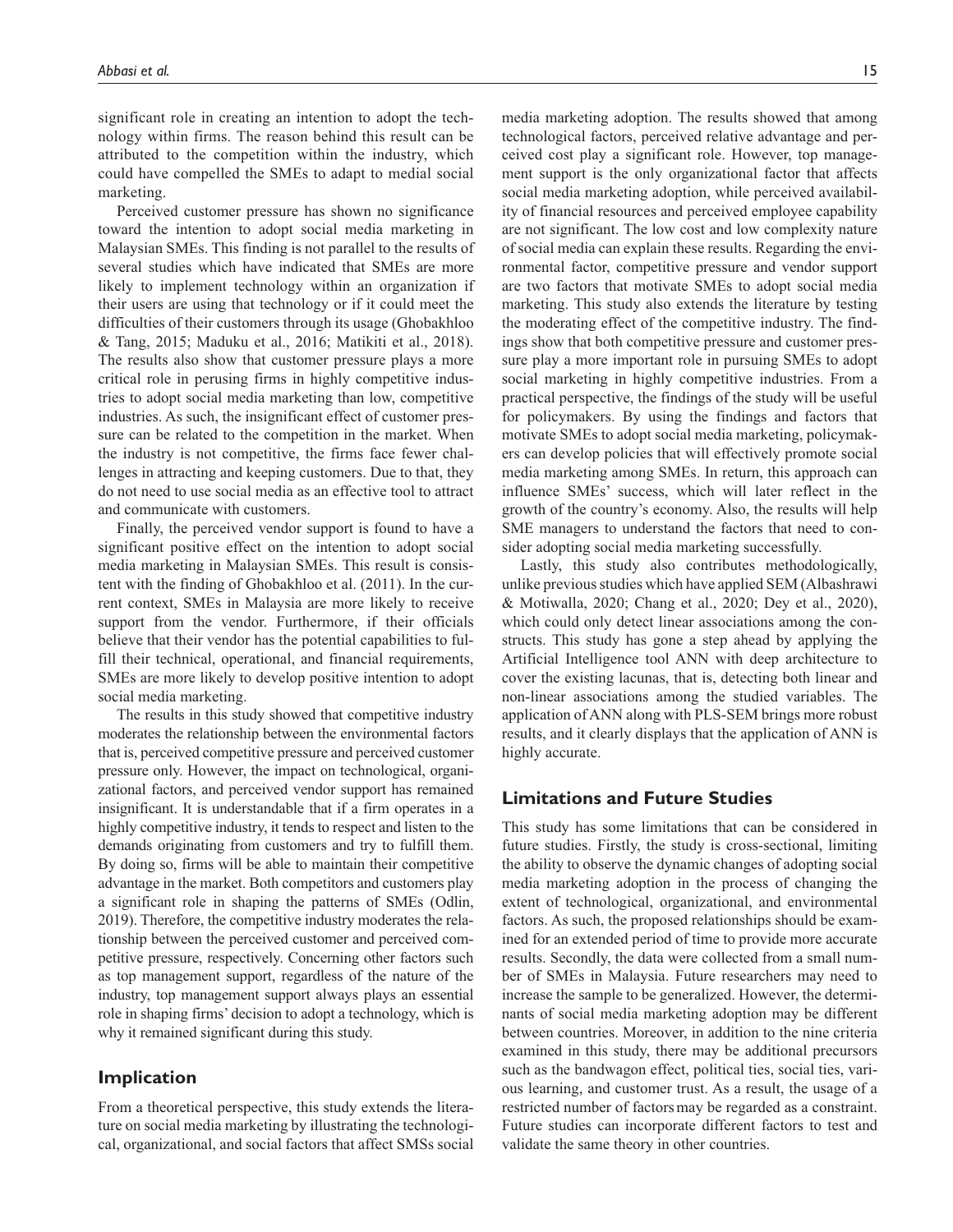Furthermore, future study is needed to test the impacts of technological, organizational, and environmental factors on social media marketing among large firms. Also, this study only investigated the determinants of social media marketing but did not assess the adoption of social media marketing and its impact on SMEs' performance. Thus, future researchers can investigate the influence of social media marketing on SMEs' performance. Those findings may reveal some new insights. Lastly, the discrepancies between theory and empirical findings may be due to the sample's uniqueness, which is not confined to the Malaysian setting. The majority of SMEs in the study sample (67.0%) have been operating for less than 10years. Apart from that, only 37.9% of the sample of this study represent the services industry SMEs. Future, researchers should have a balanced respondent to have a better perspective for both theory and meaningful interpretations of their findings. This will also help future researchers to generalize the findings.

#### **Declaration of Conflicting Interests**

The author(s) declared no potential conflicts of interest with respect to the research, authorship, and/or publication of this article.

## **Funding**

The author(s) disclosed receipt of the following financial support for the research, authorship, and/or publication of this article: This research is funded by Guangxi Bagui Scholars, China.

#### **ORCID iD**

Ghazanfar Ali Abbasi **<https://orcid.org/0000-0003-0748-8996>** 

#### **References**

- Abbasi, G., Su-Yee, S., & Goh, Y. N. (2020). An integrative approach for determining consumers mobile advertising related attitudes and intentions. *International Journal of Interactive Mobile Technologies (iJIM)*, *14*(15), 95–110.
- Abbasi, G. A., Goh, Y. N., & Ariffin, S. K. (2019). Stimulating online buying behaviour among millennials in Pakistan: A conceptual model and research propositions. *Journal of Entrepreneurship, Business and Economics*, *7*(2), 189–219.
- Abbasi, G. A., Tiew, L. Y., Tang, J., Goh, Y. N., & Thurasamy, R. (2021). The adoption of cryptocurrency as a disruptive force: Deep learning-based dual stage structural equation modelling and artificial neural network analysis. *PLoS One*, *16*(3), e0247582.
- Abbasi, G. A., Kumaravelu, J., Goh, Y. N., & Dara Singh, K. S. (2021). Understanding the intention to revisit a destination by expanding the theory of planned behaviour (TPB). *Spanish Journal of Marketing – ESIC*, *25*, 282–311.
- Abed, S. S. (2020). Social commerce adoption using TOE framework: An empirical investigation of Saudi Arabian SMEs. *International Journal of Information Management*, *53*, 102118.
- Abed, S. S., Dwivedi, Y. K., & Williams, M. D. (2015). SMEs' adoption of e-commerce using social media in a Saudi Arabian context: A systematic literature review. *International Journal*

*of Business Information Systems*, *19*(2), 159. [https://doi.](https://doi.org/10.1504/ijbis.2015.069429) [org/10.1504/ijbis.2015.069429](https://doi.org/10.1504/ijbis.2015.069429)

- Abou-Shouk, M. A., Lim, W. M., & Megicks, P. (2016). Using competing models to evaluate the role of environmental pressures in ecommerce adoption by small and medium sized travel agents in a developing country. *Tourism Management*, *52*, 327–339.
- Ahmad, S. Z., Abu Bakar, A. R., & Ahmad, N. (2019). Social media adoption and its impact on firm performance: The case of the UAE. *International Journal of Entrepreneurial Behaviour & Research*, *25*(1), 84–111.
- Ahmad, S. Z., Ahmad, N., & Abu Bakar, A. R. (2018). Reflections of entrepreneurs of small and medium-sized enterprises concerning the adoption of social media and its impact on performance outcomes: Evidence from the UAE. *Telematics and Informatics*, *35*(1), 6–17. [https://doi.org/10.1016/j.tele.2017](https://doi.org/10.1016/j.tele.2017.09.006) [.09.006](https://doi.org/10.1016/j.tele.2017.09.006)
- Ainin, S., Naqshbandi, M. M., Moghavvemi, S., & Jaafar, N. I. (2015a). Facebook usage, socialization and academic performance. *Computers & Education*, *83*, 64–73.
- Ainin, S., Parveen, F., Moghavvemi, S., Jaafar, N. I., & Mohd Shuib, N. L. (2015b). Factors influencing the use of social media by SMEs and its performance outcomes. *Industrial Management & Data Systems*, *115*(3), 570–588. [https://doi.](https://doi.org/10.1108/imds-07-2014-0205) [org/10.1108/imds-07-2014-0205](https://doi.org/10.1108/imds-07-2014-0205)
- Alam, S. S., & Noor, M. K. M. (2009). ICT adoption in small and medium enterprises: An empirical evidence of service sectors in Malaysia. *International Journal of Business and Management*, *4*(2), 112–125.
- Alatawi, F. M. H., Dwivedi, Y. K., & Williams, M. D. (2013). Developing a conceptual model for investigating adoption of knowledge management system in Saudi Arabian public sector. *International Journal of Business Information Systems*, *14*(2), 135–163.
- Albashrawi, M., & Motiwalla, L. (2020). An integrative framework on mobile banking success. *Information Systems Management*, *37*(1), 16–32.
- Al-Emran, M., Abbasi, G. A., & Mezhuyev, V. (2021). Evaluating the impact of knowledge management factors on M-learning adoption: A deep learning-based hybrid SEM-ANN approach. In *Recent advances in technology acceptance models and theories* (pp. 159–172). Springer.
- Ali, M. H., Zailani, S., Iranmanesh, M., & Foroughi, B. (2019). Impacts of environmental factors on waste, energy, and resource management and sustainable performance. *Sustainability*, *11*(8), 2443.
- Alshamaila, Y., Papagiannidis, S., & Li, F. (2013). Cloud computing adoption by SMEs in the north east of England: A multiperspective framework. *Journal of Enterprise Information Management*, *26*(3), 250–275.
- AlSharji, A., Ahmad, S. Z., & Abu Bakar, A. R. (2018). Understanding social media adoption in SMEs. *Journal of Entrepreneurship in Emerging Economies*, *10*, 302–328. <https://doi.org/10.1108/jeee-08-2017-0058>
- Ashaari, M. A., Singh, K. S. D., Abbasi, G. A., Amran, A., & Liebana-Cabanillas, F. J. (2021). Big data analytics capability for improved performance of higher education institutions in the Era of IR 4.0: A multi-analytical SEM & ANN perspective. *Technological Forecasting and Social Change*, *173*, 121119.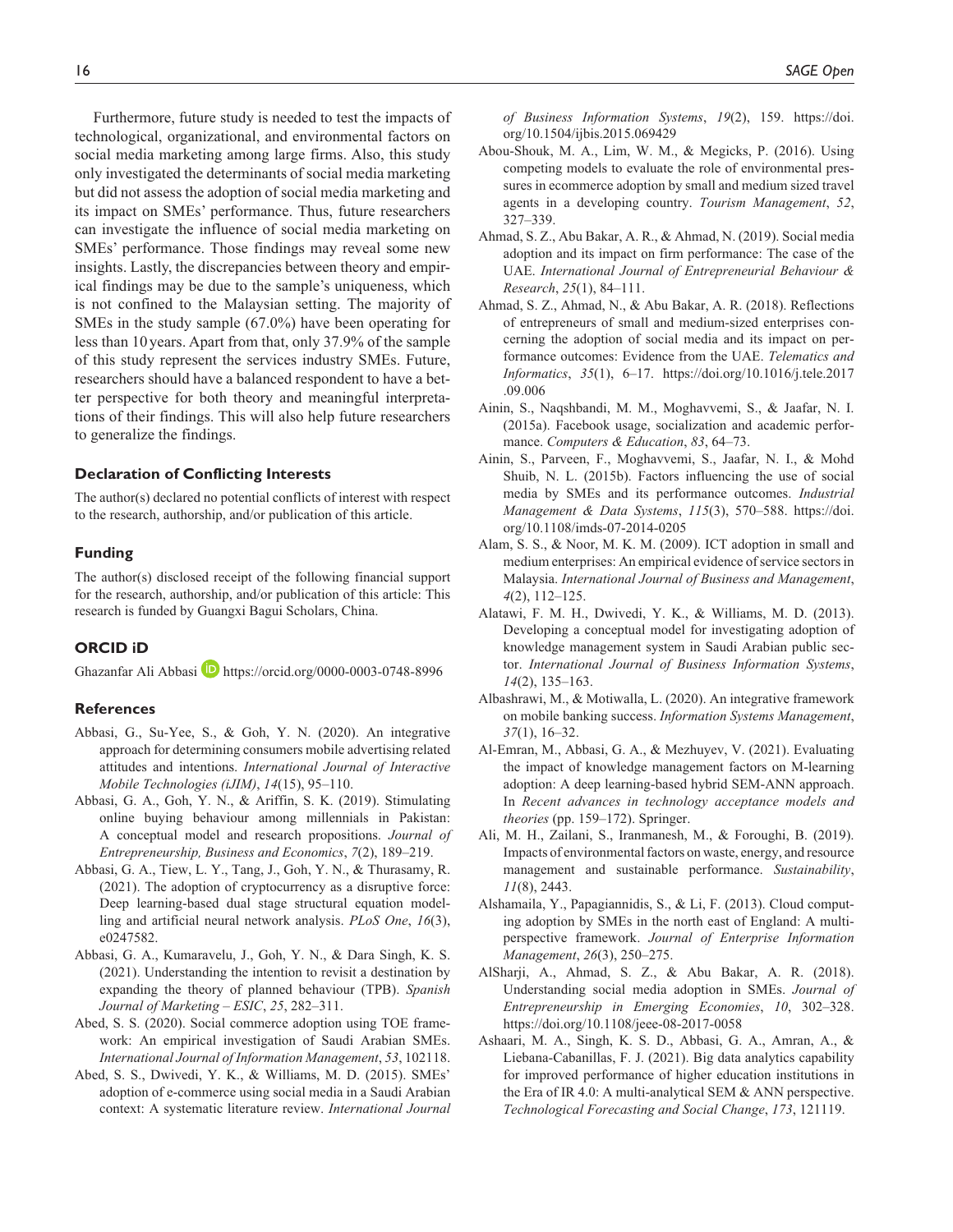- Atanassova, I., & Clark, L. (2015). Social media practices in SME marketing activities: A theoretical framework and research agenda. *Journal of Customer Behaviour*, *14*(2), 163–183.
- Baker, J. (2012). The technology–organization–environment framework. In *Information systems theory* (pp. 231–245). Springer.
- Berman, S. J., Kesterson-Townes, L., Marshall, A., & Srivathsa, R. (2012). How cloud computing enables process and business model innovation. *Strategy and Leadership*, *40*(4), 27–35.
- Chang, Y. W., Hsu, P. Y., Huang, S. H., & Chen, J. (2020). Determinants of switching intention to cloud computing in large enterprises. *Data Technologies and Applications*, *54*(1), 16–33.
- Chatterjee, S., & Kar, A. K. (2020). Why do small and medium enterprises use social media marketing and what is the impact: Empirical insights from India. *International Journal of Information Management*, *53*, 102103.
- Chin, W. W. (2010). How to write up and report PLS analyses. In V. E. Vinzi, W. W. Chin, J. Henseler, & H. Wang (Eds.), *Handbook of partial least squares* (pp. 655–690). Springer.
- Chin, Y.-W., & Lim, E.-S. (2018). SME Policies and Performance in Malaysia. ISEAS.
- Derham, R., Cragg, P., & Morrish, S. (2011). Creating value: An SME and social media. *PACIS*, *53*, 1–9.
- Dey, B. L., Al-Karaghouli, W., Minov, S., Babu, M. M., Ayios, A., Mahammad, S. S., & Binsardi, B. (2020). The role of speed on customer satisfaction and switching intention: A study of the UK mobile telecom market. *Information Systems Management*, *37*(1), 2–15.
- Duff, B. R. L., & Segijn, C. M. (2019). Advertising in a media multitasking era: Considerations and future directions. *Journal of Advertising*, *48*(1), 27–37.
- Eid, R., Abdelmoety, Z., & Agag, G. (2019). Antecedents and consequences of social media marketing use: An empirical study of the UK exporting B2B SMEs. *Journal of Business and Industrial Marketing*, *35*(2), 284–305.
- El-Gohary, H. (2012). Factors affecting E-marketing adoption and implementation in tourism firms: An empirical investigation of Egyptian small tourism organisations. *Tourism Management*, *33*(5), 1256–1269.
- Franke, G., & Sarstedt, M. (2019). Heuristics versus statistics in discriminant validity testing: A comparison of four procedures. *Internet Research*, *29*(3), 430–447.
- Gangwar, H., Date, H., & Ramaswamy, R. (2015). Journal of Enterprise Information Management article information. *Journal of Enterprise Information Management*, *28*(1), 107–130. [https://](https://doi.org/10.1108/JEIM-08-2013-0065) [doi.org/10.1108/JEIM-08-2013-0065](https://doi.org/10.1108/JEIM-08-2013-0065)
- Ghobakhloo, M., Arias-Aranda, D., & Benitez-Amado, J. (2011). Adoption of e-commerce applications in SMEs. *Industrial Management & Data Systems*, *111*(8), 1238–1269.
- Ghobakhloo, M., & Tang, S. H. (2015). Information system success among manufacturing SMEs: Case of developing countries. *Information Technology for Development*, *21*(4), 573–600.
- Ghobakhloo, M., Hong, T. S., Sabouri, M. S., & Zulkifli, N. (2012). Strategies for successful information technology adoption in small and medium-sized enterprises. *Information*, *3*(1), 36–67.
- Gutierrez, A., Boukrami, E., & Lumsden, R. (2015). Technological, organisational and environmental factors influencing managers' decision to adopt cloud computing in the UK. *Journal of Enterprise Information Management*, *28*(6), 788–807.
- Hair, J. F., Hult, G. T. M., Ringle, C. M., Sarstedt, M., & Thiele, K. O. (2017). Mirror, mirror on the wall: A comparative evaluation of composite-based structural equation modeling methods. *Journal of the Academy of Marketing Science*, *45*(5), 616–632.
- Hair, J. F., Risher, J. J., Sarstedt, M., & Ringle, C. M. (2019). When to use and how to report the results of PLS-SEM. *European Business Review*, *31*(1), 2–24.
- Haller, S. A., & Siedschlag, I. (2011). Determinants of ICT adoption: Evidence from firm-level data. *Applied Economics*, *43*(26), 3775–3788.
- Hasani, T., Bojei, J., & Dehghantanha, A. (2017). Investigating the antecedents to the adoption of SCRM technologies
- Henseler, J., Ringle, C. M., & Sarstedt, M. (2015). A new criterion for assessing discriminant validity in variance-based structural equation modeling. *Journal of the Academy of Marketing Science*, *43*(1), 115–135.
- He, W., Wang, F. K., Chen, Y., & Zha, S. (2017). An exploratory investigation of social media adoption by small businesses. *Information Technology and Management*, *18*(2), 149–160.
- Hossain, M., & Quaddus, M. (2011). *Factors influencing the mandatory adoption of RFID: An empirical investigation from Australian livestock industry* [Conference session]. Proceedings of the 25th annual Australian and New Zealand academy of management (ANZAM) Conference. ANZAM.
- Huang, W., & Stokes, J. W. (2016, July). *MtNet: a multi-task neural network for dynamic malware classification* [Conference session]. International conference on detection of intrusions and malware, and vulnerability assessment (pp. 399–418). Springer.
- Iranmanesh, M., Fayezi, S., Hanim, S., & Hyun, S. S. (2019). Drivers and outcomes of eco-design initiatives: A cross-country study of Malaysia and Australia. *Review of Managerial Science*, *13*(5), 1121–1142.
- Iranmanesh, M., Zailani, S., & Nikbin, D. (2017). RFID continuance usage intention in health care industry. *Quality Management in Health Care*, *26*(2), 116–123.
- Ismail, S. (2013). Critical success factors of public private partnership (PPP) implementation in Malaysia. *Asia-Pacific Journal of Business Administration*, *5*(1), 6–19.
- Jussila, J. J., Kärkkäinen, H., & Aramo-Immonen, H. (2014). Social media utilization in business-to-business relationships of technology industry firms. *Computers in Human Behavior*, *30*, 606–613.
- Karjaluoto, H., & Huhtamäki, M. (2010). The role of electronic channels in micro-sized brick-and-mortar firms. *Journal of Small Business & Entrepreneurship*, *23*(1), 17–38.
- Khayer, A., Talukder, M. S., Bao, Y., & Hossain, M. N. (2020). Cloud computing adoption and its impact on SMEs' performance for cloud supported operations: A dual-stage analytical approach. *Technology and Society*, *60*, 101225.
- Kim, S., & Garrison, G. (2010). Understanding users' behaviors regarding supply chain technology: Determinants impacting the adoption and implementation of RFID technology in South Korea. *International Journal of Information Management*, *30*(5), 388–398.
- Kline, R. B. (2013). *Beyond significance testing: Statistics reform in the behavioral sciences*. American Psychological Association.
- Kline, R. B. (2016). *Principles and practice of structural equation modeling* (4th ed.). The Guilford Press.
- Lai, H.-M., Lin, I.-C., & Tseng, L.-T. (2014). High-level managers' considerations for RFID adoption in hospitals: An empirical study in Taiwan. *Journal of Medical Systems*, *38*(2), 3.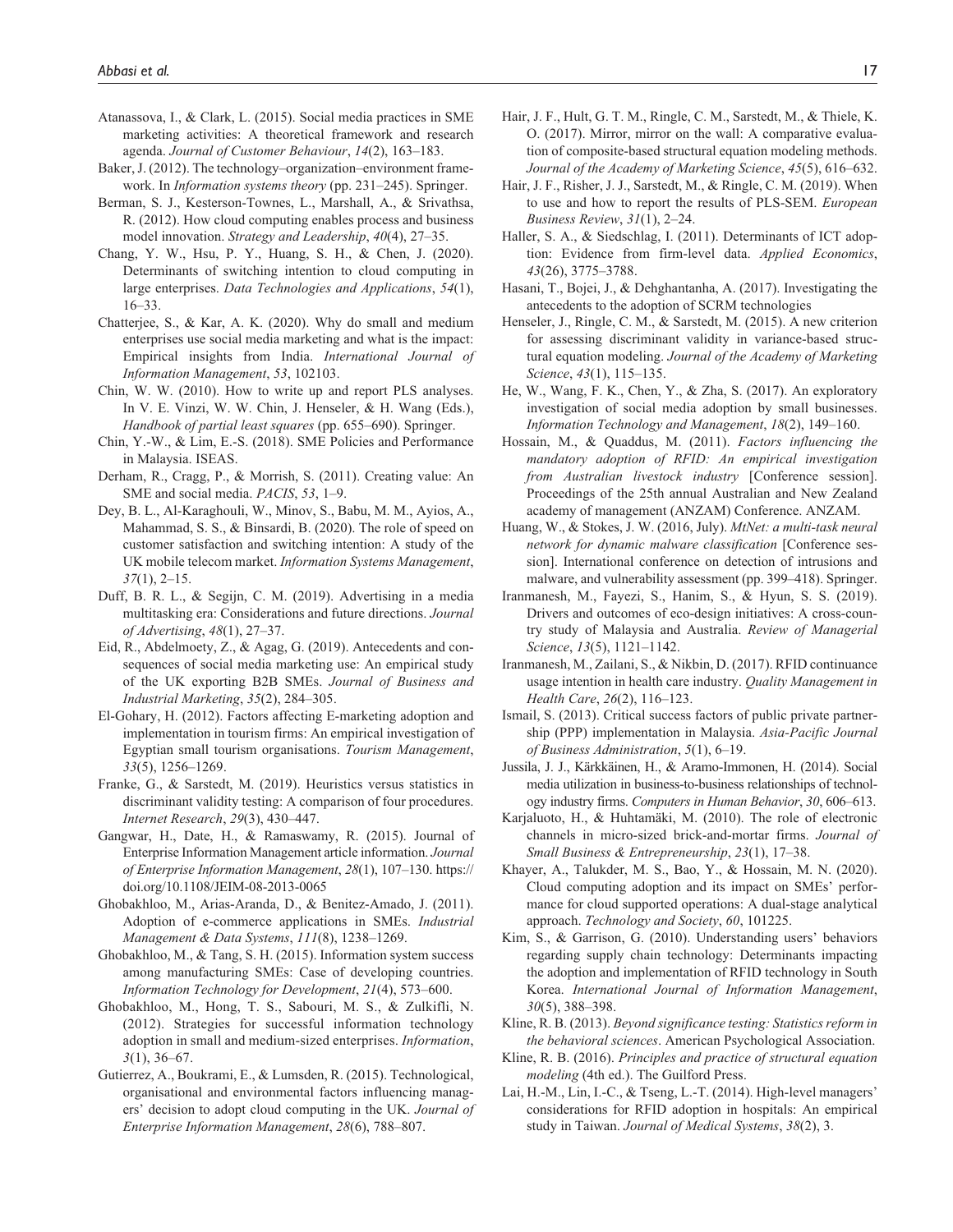- Lama, S., Pradhan, S., & Shrestha, A. (2019). An e-tourism adoption model & its implications for tourism industry in Nepal. In *Information and communication technologies in tourism 2019* (pp. 291–303). Springer.
- Lee, V. H., Hew, J. J., Leong, L. Y., Tan, G. W. H., & Ooi, K. B. (2020). Wearable payment: A deep learning-based dual-stage SEM-ANN analysis. *Expert Systems with Applications*, *157*, 113477.
- Leong, L. Y., Hew, T. S., Ooi, K. B., Lee, V. H., & Hew, J. J. (2019). A hybrid SEM-neural network analysis of social media addiction. *Expert Systems with Applications*, *133*, 296–316.
- Levenburg, N., Magal, S., & Kosalge, P. (2006). An exploratory investigation of organizational factors and e-business motivations among SMFOEs in the US. *Electronic Markets*, *16*(1), 70–84.
- Li, C., Lin, C., & Chu, C. (2008). The nature of market orientation and the ambidexterity of innovations. *Management Decision*, *46*(7), 1002–1026.
- Lian, J.-W., Yen, D. C., & Wang, Y.-T. (2014). An exploratory study to understand the critical factors affecting the decision to adopt cloud computing in Taiwan hospital. *International Journal of Information Management*, *34*(1), 28–36.
- Lin, C.-Y., & Ho, Y.-H. (2011). Determinants of green practice adoption for logistics companies in China. *Journal of Business Ethics*, *98*(1), 67–83.
- Lin, H.-F. (2014). Understanding the determinants of electronic supply chain management system adoption: Using the technology–organization–environment framework. *Technological Forecasting and Social Change*, *86*, 80–92.
- Low, C., & Wu, G. H. (2016). Unrelated parallel-machine scheduling with controllable processing times and eligibility constraints to minimize the makespan. *Journal of Industrial and Production Engineering*, *33*(4), 286–293.
- Maduku, D. K., Mpinganjira, M., & Duh, H. (2016). Understanding mobile marketing adoption intention by South African SMEs: A multi-perspective framework. *International Journal of Information Management*, *36*(5), 711–723.
- Malaysia, D. O. S. (2018). *Small and medium enterprises (SMEs) performance 2017*. Department of Statistics Malaysia.
- Maroufkhani, P., Tseng, M. L., Iranmanesh, M., Ismail, W. K. W., & Khalid, H. (2020). Big data analytics adoption: Determinants and performances among small to medium-sized enterprises. *International Journal of Information Management*, *54*, 102190.
- Matikiti, R., Mpinganjira, M., & Roberts-Lombard, M. (2018). Application of the technology acceptance model and the technology–organisation–environment model to examine social media marketing use in the South African tourism industry. *South African Journal of Information Management*, *20*(1), 1–12.
- Mishra, D., Akman, I., & Mishra, A. (2014). Theory of reasoned action application for green information technology acceptance. *Computers in Human Behavior*, *36*, 29–40.
- Moon, M. A., Farooq, A., & Abbasi, G. A. (2018). 3G/4G mobile network band Wagon in Pakistan: A mixed method inquiry into consumer adoption attitude. *University of Wah Journal of Management Sciences*, *2*(2), 17–35.
- Ng, H. S., Kee, D. M. H., & Ramayah, T. (2020). Examining the mediating role of innovativeness in the link between core competencies and SME performance. *Journal of Small Business and Enterprise Development*, *27*(1), 103–129.
- Odlin, D. (2019). Domestic competitor influence on internationalizing SMEs as an industry evolves. *Journal of World Business*, *54*(2), 119–136.
- Oliveira, T., & Martins, M. F. (2010). Understanding e-business adoption across industries in European countries. *Industrial Management & Data Systems*, *110*(9), 1337–1354. [https://doi.](https://doi.org/10.1108/02635571011087428) [org/10.1108/02635571011087428](https://doi.org/10.1108/02635571011087428)
- Oliveira, T., Thomas, M., & Espadanal, M. (2014). Assessing the determinants of cloud computing adoption: An analysis of the manufacturing and services sectors. *Information Management*, *51*(5), 497–510.
- Podsakoff, P. M., MacKenzie, S. B., Podsakoff, N. P., & Lee, J. Y. (2003). The mismeasure of man (agement) and its implications for leadership research. *The Leadership Quarterly*, *14*(6), 615–656.
- Porter, M. E., & Millar, V. E. (1985). How information gives you competitive advantage. *Harvard Business Review Reprint Service*, *3*, 73–82.
- Premkumar, G., & Roberts, M. (1999). Adoption of new information technologies in rural small businesses. *Omega*, *27*(4), 467–484.
- Qalati, S. A., Yuan, L. W., Khan, M. A. S., & Anwar, F. (2021). A mediated model on the adoption of social media and SMEs' performance in developing countries. *Technology and Society*, *64*, 101513.
- Rahayu, R., & Day, J. (2015). Determinant factors of e-commerce adoption by SMEs in developing country: Evidence from Indonesia. *Procedia – Social and Behavioral Sciences*, *195*, 142–150.
- Ramayah, T., Ling, N. S., Taghizadeh, S. K., & Rahman, S. A. (2016). Factors influencing SMEs website continuance intention in Malaysia. *Telematics and Informatics*, *33*(1), 150–164. <https://doi.org/10.1016/j.tele.2015.06.007>
- Ramdani, B., Kawalek, P., & Lorenzo, O. (2009). Predicting SMEs' adoption of enterprise systems. *Journal of Enterprise Information Management*, *22*(1/2), 10–24.
- Ramdani, B., Chevers, D., & Williams, D. A. (2013). SMEs' adoption of enterprise applications: A technology-organisationenvironment model. *Journal of Small Business and Enterprise Development*, *20*(4), 735–753.
- Razak, S. A., & Latip, N. A. B. M. (2016). Factors that influence the usage of social media in marketing. *Journal of Business and Management Research*, *4*(2), 1–7.
- Rogers, E. M. (2003). *Diffusion of innovations* (5th ed.). Simon & Shuster. Inc.
- Salo, J. (2017). Social media research in the industrial marketing field: Review of literature and future research directions. *Industrial Marketing Management*, *66*, 115–129.
- Shahzad, F., Xiu, G., Shafique Khan, M. A., & Shahbaz, M. (2020). Predicting the adoption of a mobile government security response system from the user's perspective: An application of the artificial neural network approach. *Technology and Society*, *62*, 1–17.
- Shareef, M. A., Mukerji, B., Alryalat, M. A. A., Wright, A., & Dwivedi, Y. K. (2018). Advertisements on Facebook: Identifying the persuasive elements in the development of positive attitudes in consumers. *Journal of Retailing and Consumer Services*, *43*, 258–268.
- Siamagka, N. T., Christodoulides, G., Michaelidou, N., & Valvi, A. (2015). Determinants of social media adoption by B2B organizations. *Industrial Marketing Management*, *51*, 89–99.